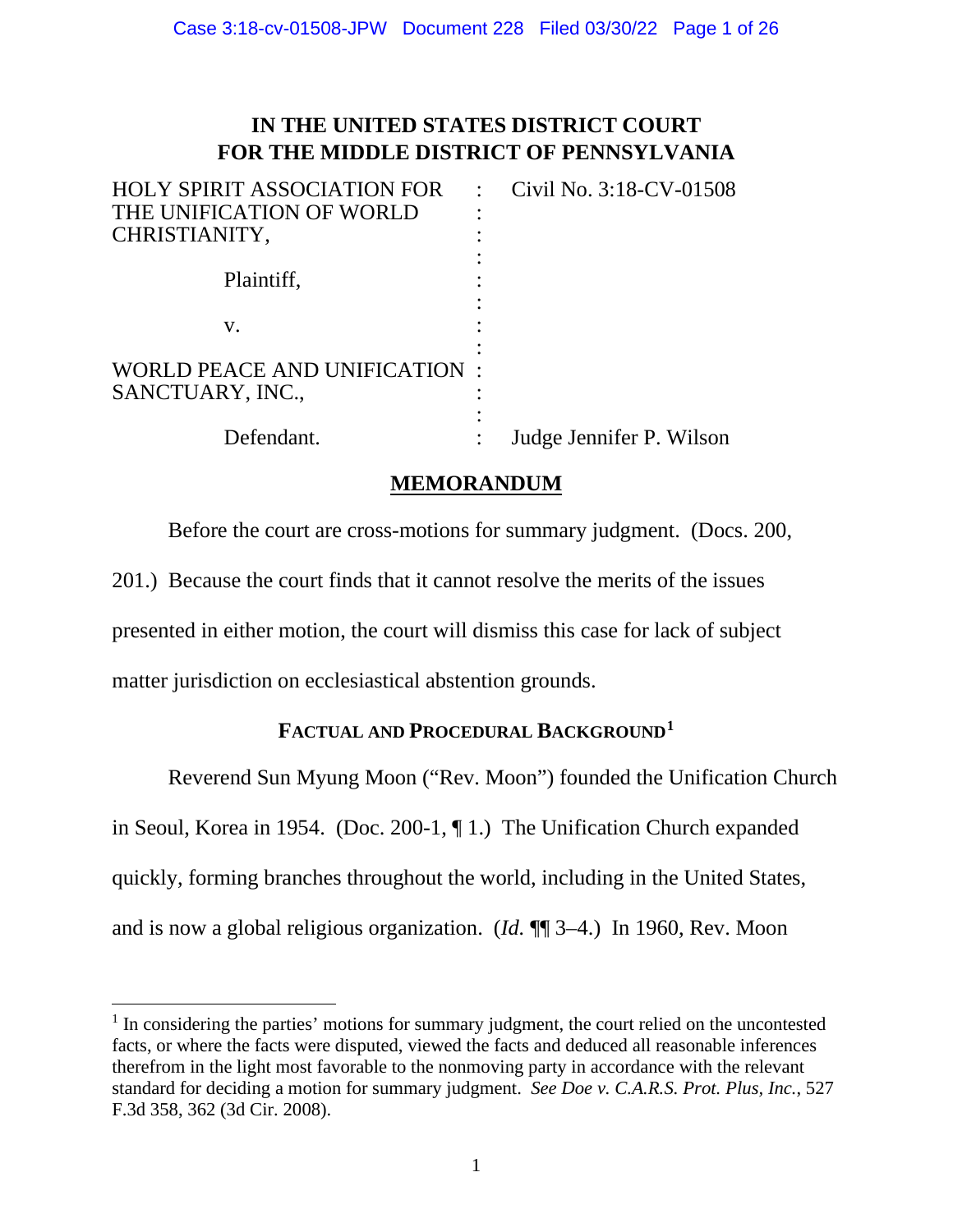married Hak Ja Han ("Mrs. Moon"). (*Id.* ¶ 6.) Hyung Jin Moon, also known as Sean Moon ("Sean Moon"), is one of Rev. and Mrs. Moon's sons. (*Id.* ¶ 7.)

Plaintiff Holy Spirit Association for the Unification of World Christianity ("HSA") was established as a branch of the Unification Church in the United States in 1961. (Doc. [2](#page-1-0)05, p. 2; Doc. 209-9.)<sup>2</sup> Since 1961, HSA has expanded to 109 chapters with over 16,000 members in 50 states, including Pennsylvania. (Doc. 200-1, ¶ 11.) According to HSA officials, the Unification Church "does not have (and never had) denominations." (*Id.* ¶ 5.) However, "HSA oversees and has overseen the establishment of local churches throughout the United States in accordance with its governing documents, including the National Charter that was in place in 2013."[3](#page-1-1) (*Id.* ¶ 12.)

In 1965, Rev. Moon created the Twelve Gates, or Tongil, symbol which appears below. (Doc. 200-1, ¶¶ 20–21; Doc. 201-2, ¶¶ 6–7.)



<span id="page-1-0"></span><sup>&</sup>lt;sup>2</sup> For ease of reference, the court utilizes the page numbers from the CM/ECF header.

<span id="page-1-1"></span><sup>&</sup>lt;sup>3</sup> The National Charter includes protocols for establishing and closing local churches as well as the appointment and removal of pastors. (Doc. 200-1,  $\P$ [ 14–16.)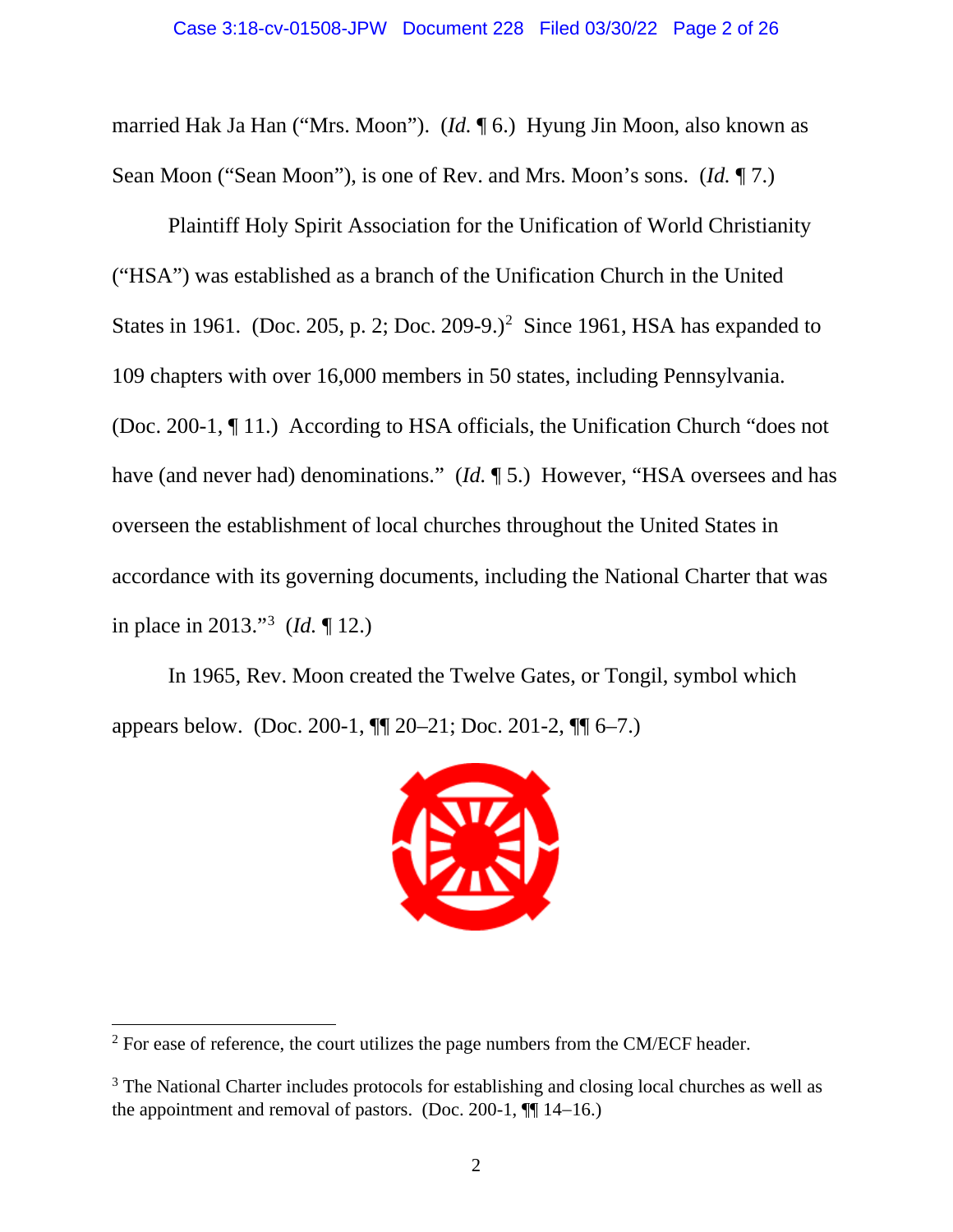### Case 3:18-cv-01508-JPW Document 228 Filed 03/30/22 Page 3 of 26

This image was designed to be "the symbol of [the Unification Church's] activities" and to "be used broadly [for] all witnessing, public relations, service activities, church actives, and our web sites." (Doc. 200-1, ¶ 23.) Indeed, the Unification Church has used the Twelve Gates symbol for over fifty years "to identify its religious services" and the symbol is used in all aspect of its members' lives. (Doc. 201-2, ¶ 12; Doc. 206, ¶ 9; Doc. 210-1, ¶ 24.)

HSA and its local churches use the Twelve Gates symbol in connection with holidays, ceremonies, major events, and on blessing rings that serve as public displays of marriage through the Unification Church. (Doc. 200-1, ¶ 28.) Many HSA local churches also display flags or signs with the Twelve Gates symbol outside of their buildings. (Doc. 205, ¶ 8; Doc. 206, ¶ 9.) In addition, the Twelve Gates symbol is displayed at the entrance to and throughout HSA's offices and at important HSA locations. (Doc. 205, ¶ 8; Doc. 206, ¶ 9.) While the Twelve Gates symbol is usually red, as pictured above, it has also been displayed in a variety of colors, including on gold jewelry. (Doc. 200-1, ¶ 37.)

On June 30, 2009, HSA registered the Twelve Gates symbol with the United States Patent and Trademark Office ("USPTO") for "religious prayer services," "religious and spiritual services," and "ministerial services" (Registration Number – 3,646,838; Serial Number – 77,626,340). (*Id.* ¶ 34.) As of October 7, 2019, the Twelve Gates mark was still registered, active, and owned by HSA. (Doc. 211-3.)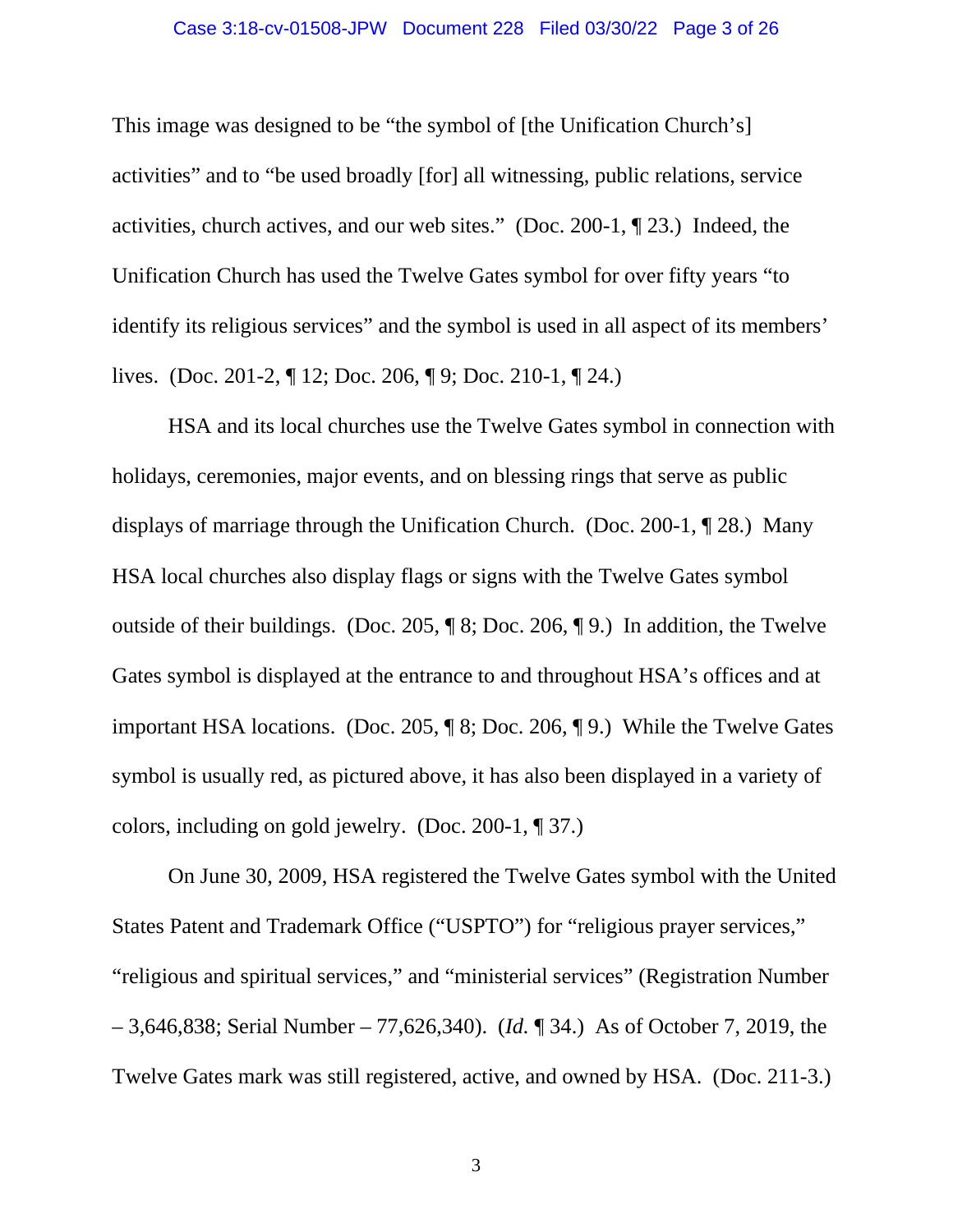#### Case 3:18-cv-01508-JPW Document 228 Filed 03/30/22 Page 4 of 26

According to HSA, limited use of the Twelve Gates symbol is permitted by the Unification Theological Seminary ("UTS"), HSA's seminary,<sup>[4](#page-3-0)</sup> and Gary Fleischer, an HSA member who uses the symbol on his website, which archives Unification Church documents.<sup>[5](#page-3-1)</sup> (Doc. 200-1,  $\P\P$  40, 42.)

Around 2001, Rev. Moon created the phrase "Cheonju Pyeonghwa Tongil Guk," or in shorthand, "Cheon Il Guk," which roughly translates to "Kingdom of God," or "One Heavenly Nation" from the Korean language. (*Id.* ¶ 45.) Like the Twelve Gates symbol, HSA asserts that the phrase "Cheon Il Guk" has been fully integrated into its activities, including the "Cheon Il Guk constitution, the Cheon Il Guk anthem, its Cheon Il Guk leaders, and its Cheon Il Guk calendar years," as well as publications, banners, and merchandise. (*Id.* ¶¶ 46−48 (cleaned up).) The phrase has also been incorporated into another symbol for the Family Federation for World Peace and Unification ("Family Federation"), which appears below.<sup>[6](#page-3-2)</sup> (*Id.* ¶ 49.)

<span id="page-3-0"></span><sup>&</sup>lt;sup>4</sup> UTS was founded by Rev. Moon and shares its leadership positions with HSA. (Doc. 200-1,  $\P(41.)$ 

<span id="page-3-1"></span><sup>&</sup>lt;sup>5</sup> As part of Fleischer's use of the Twelve Gates symbol, HSA requires Fleischer to display a disclaimer on his website that the site is not an official site of HSA. (Doc. 207-1, pp. 8−9.)

<span id="page-3-2"></span> $6$  The Family Federation is the name under which HSA "market[s] its religious services" in the United States. (Doc. 201-2,  $\P$ 4.)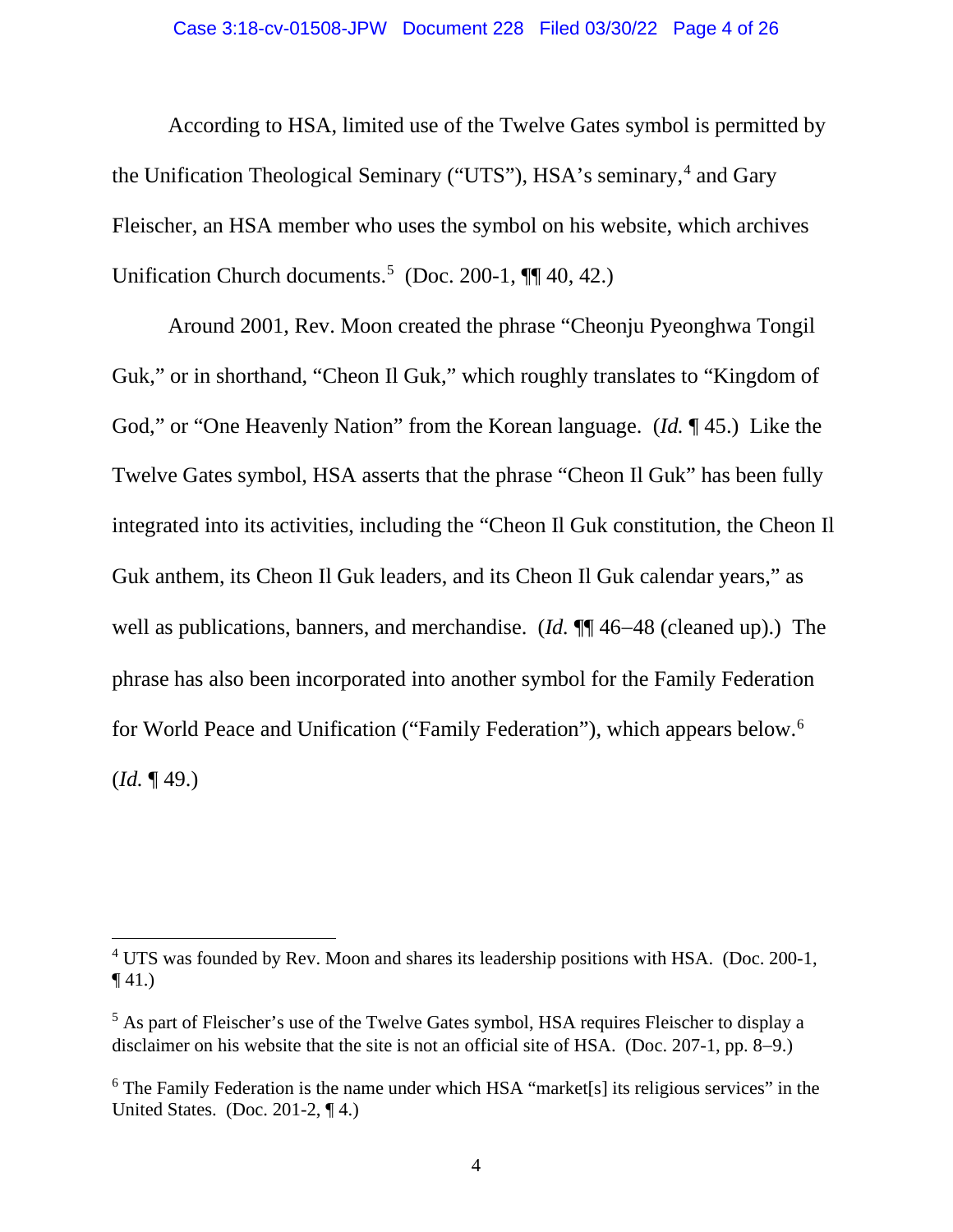

On September 14, 2015, HSA applied to register "Cheon Il Guk" as a trademark with the USPTO, but these proceedings have been stayed pending the outcome of the instant litigation. (*Id.* ¶¶ 51−53.)

Rev. Moon, the founder and creator of Unificationism, passed away in September 2012. (*Id.* ¶ 57.) Thereafter, Sean Moon disputed Mrs. Moon's authority to lead the Unification Church, and formed Defendant World Peace and Unification Sanctuary, Inc. ("Sanctuary") around 2013 "with the stated mission of spreading Rev. Moon's teachings.<sup>"[7](#page-4-0)</sup> (*Id.* ¶ 57–59.) Sanctuary is a separate entity from HSA with its own certificate of incorporation, bylaws, and governance structure, all of which are "unauthorized" under HSA's national charter. (*Id.* ¶¶ 64, 66.)

<span id="page-4-0"></span> $<sup>7</sup>$  Sanctuary denies that Mrs. Moon is the legitimate leader of the Unification Church since Sean</sup> Moon claims to be Rev. Moon's "true heir." (Doc. 200-1, ¶¶ 61–63.) Thus, "Sanctuary's followers believe that Sean Moon adheres to the true teachings of Rev. Moon and teaches 'orthodox' faith of Unificationism. By contrast, Sanctuary's followers believe that [Mrs. Moon]'s teachings are heretical." (Doc. 201-2, ¶ 51.)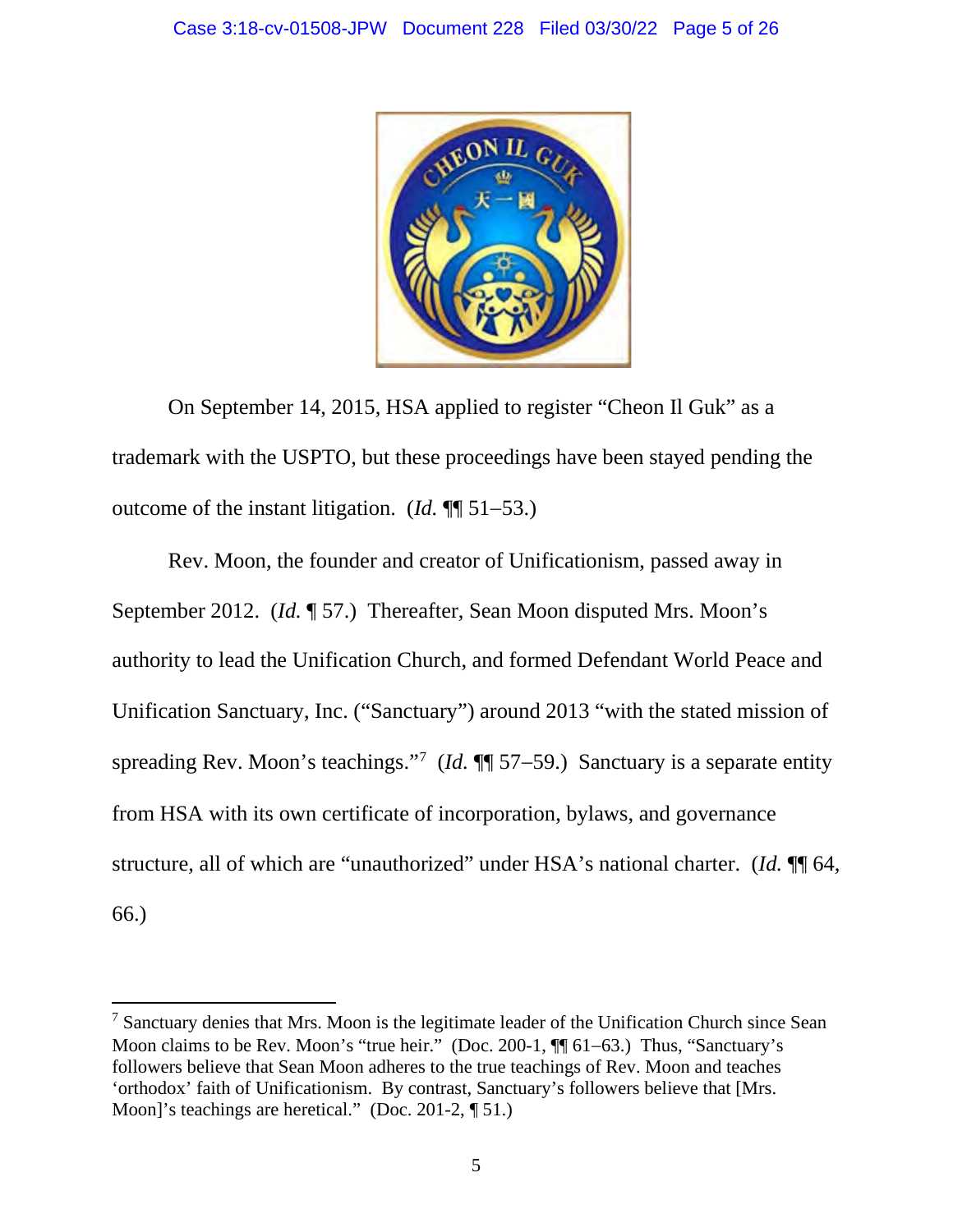As part of its work, Sanctuary promotes two ministries: religious services, which Sanctuary classifies as the practice of Unificationism that promotes the teachings of Rev. Moon, but rejects Mrs. Moon's ability and qualifications to oversee the Unification Church; and "Rod of Iron" ministries, which is intended to "target a broad audience of Christians, who believe in the use of firearms but who may be less interested in or familiar with the theology of Sanctuary church." (*Id.* ¶¶ 68, 83.) As part of both ministries, Sanctuary utilizes the Twelve Gates symbol to the same extent as HSA; however, Sanctuary primarily displays the symbol in gold. [8](#page-5-0) (*Id.* ¶¶ 70−72, 75−76, 85, 87; Doc. 201-2, ¶¶ 7−21.) The Twelve Gates symbol appears on Sanctuary's signs and websites, including its YouTube channel on which it broadcasts its services. [9](#page-5-1) (Doc. 200-1, ¶¶ 75−77, 80−81.) The Twelve Gates symbol is also incorporated into a new symbol for Sanctuary's "Rod of Iron" ministries, which appears below. (*Id.* ¶¶ 85−86.)

<span id="page-5-0"></span><sup>&</sup>lt;sup>8</sup> Sanctuary refers to the Twelve Gates symbol as the Tongil symbol, which differs only in name. (Doc. 200-1, ¶ 72.) For consistency, the court will refer to the symbol as the Twelve Gates symbol, but in doing so does not indicate that there are different symbols.

<span id="page-5-1"></span><sup>&</sup>lt;sup>9</sup> Sanctuary began broadcasting its services and content online via YouTube and other streaming platforms in 2015. (Doc. 200-1, ¶ 105.)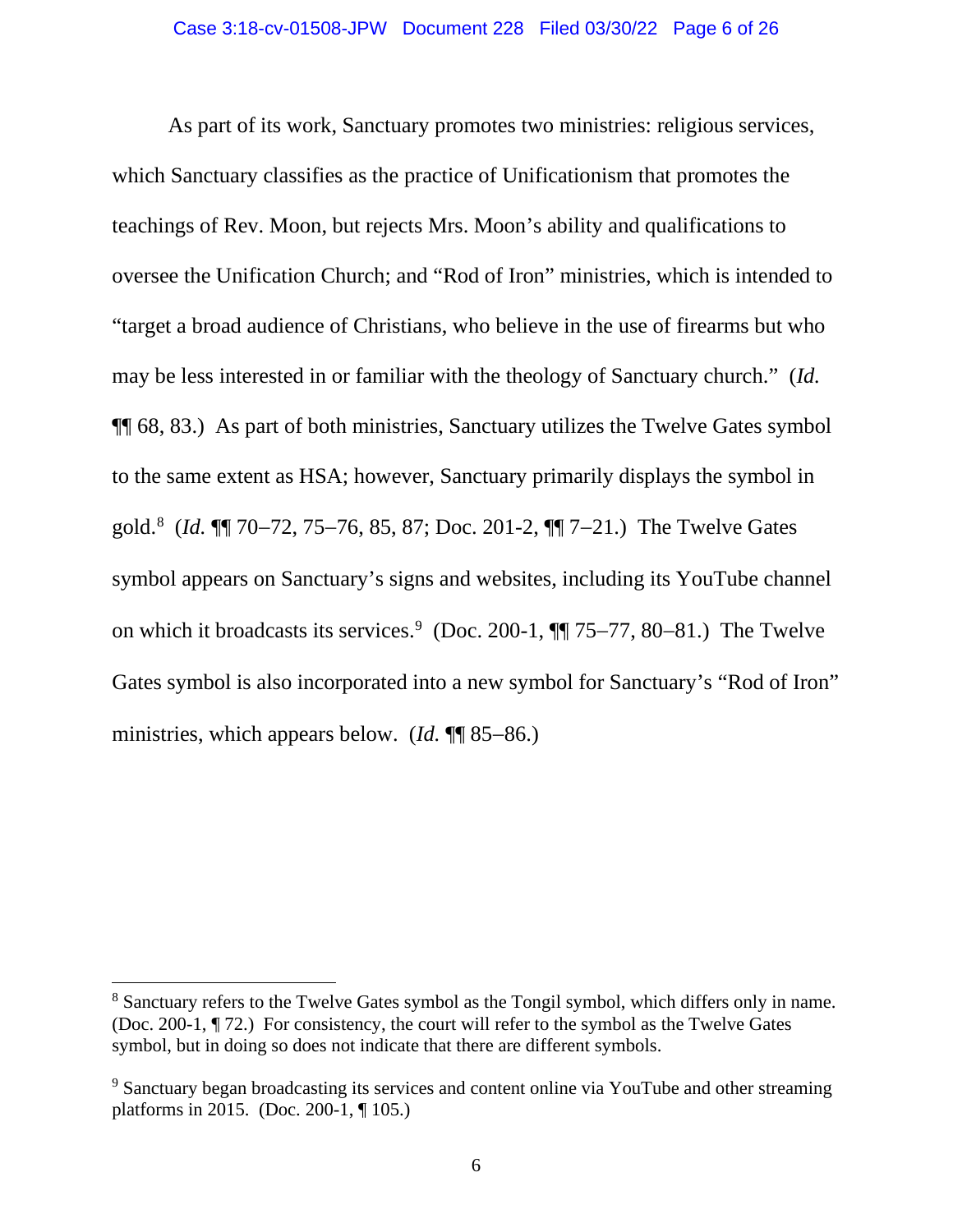

This symbol is also used on Sanctuary's signs and websites, including its YouTube channel. (*Id.* ¶ 87.) Thus, Sanctuary has used the Twelve Gates symbol in various iterations since its inception.<sup>10</sup> (Doc. 201-2, ¶¶ 52–53.)

In 2015, HSA submitted a complaint to YouTube requesting that Sanctuary's videos depicting the Twelve Gates symbol be removed as infringing on its trademark. (*Id.* ¶ 97.) YouTube declined to remove these videos. (Doc. 206-2.) Thereafter, on May 3, 2016, HSA sent Sanctuary a cease and desist letter, requesting that Sanctuary immediately stop utilizing the Twelve Gates symbol in connection with its activities. (Doc. 200-1, ¶ 100.) Sanctuary responded to this letter on May 31, 2016, asserting that "any and all assets of HSA-UWC, including all trademarks and symbols, remain under the authority of [Sean Moon]." (*Id.* ¶ 101.) On September 22, 2016, HSA responded to Sanctuary's May 31, 2016

<span id="page-6-0"></span> $10$  Likewise, Sanctuary has used the phrase "Cheon Il Guk" extensively in its practice of Unificationism. (Doc. 201-2, ¶¶ 30−37, 39−40.)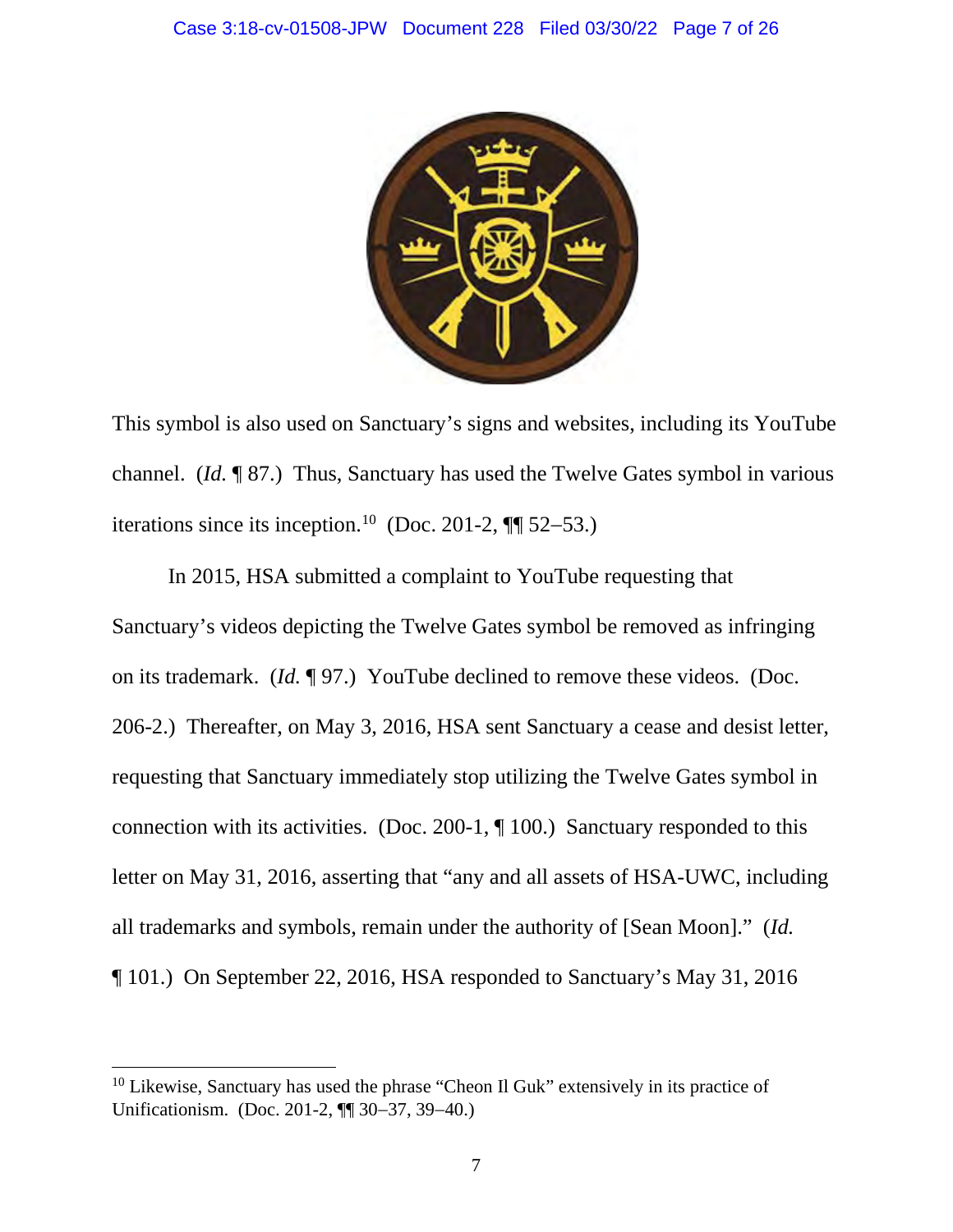### Case 3:18-cv-01508-JPW Document 228 Filed 03/30/22 Page 8 of 26

letter stating that "[a]t no time while [Sean] Moon was the President of HSA-UWC, or after he resigned from that office on July 10, 2013, did HSA-UWC assign or license the Twelve Gates symbol or any other mark to [Sean] Moon or Sanctuary." (*Id.* ¶ 102.) Based on the record, it does not appear that any other efforts were made to curtail Sanctuary's use of the Twelve Gates symbol until the instant lawsuit was filed on July 30, 2018. (Doc. 1.)

On February 28, 2018, Sanctuary held a blessing ceremony involving "Sanctuary's congregants carrying semi-automatic guns as part of the ceremony."[11](#page-7-0)  (Doc. 200-1, ¶ 106.) The Twelve Gates symbol was prominently displayed during the event. (*Id.* ¶ 107.) Certain news outlets reporting on this event initially indicated that Sanctuary was associated with the Unification Church, a fact which HSA vehemently disputed, and continues to dispute. (*Id.* ¶¶ 112−116, 124−125.) HSA has since undertaken efforts to clear up this alleged confusion, including by issuing press releases, letters to news outlets, verbal corrections, and the institution of the instant litigation. (*Id.* ¶¶ 113−116; Doc. 1.)

This action was initiated via complaint on July 30, 2018. (Doc. 1.) Sanctuary responded with an answer and counterclaims against HSA on September 26, 2018. (Doc. 13.) HSA moved to dismiss Sanctuary's counterclaims, but this

<span id="page-7-0"></span> $11$  This ceremony occurred "two weeks after the mass shooting in Parkland, Florida" and attracted significant media attention. (Doc. 200-1, ¶¶ 109−110.)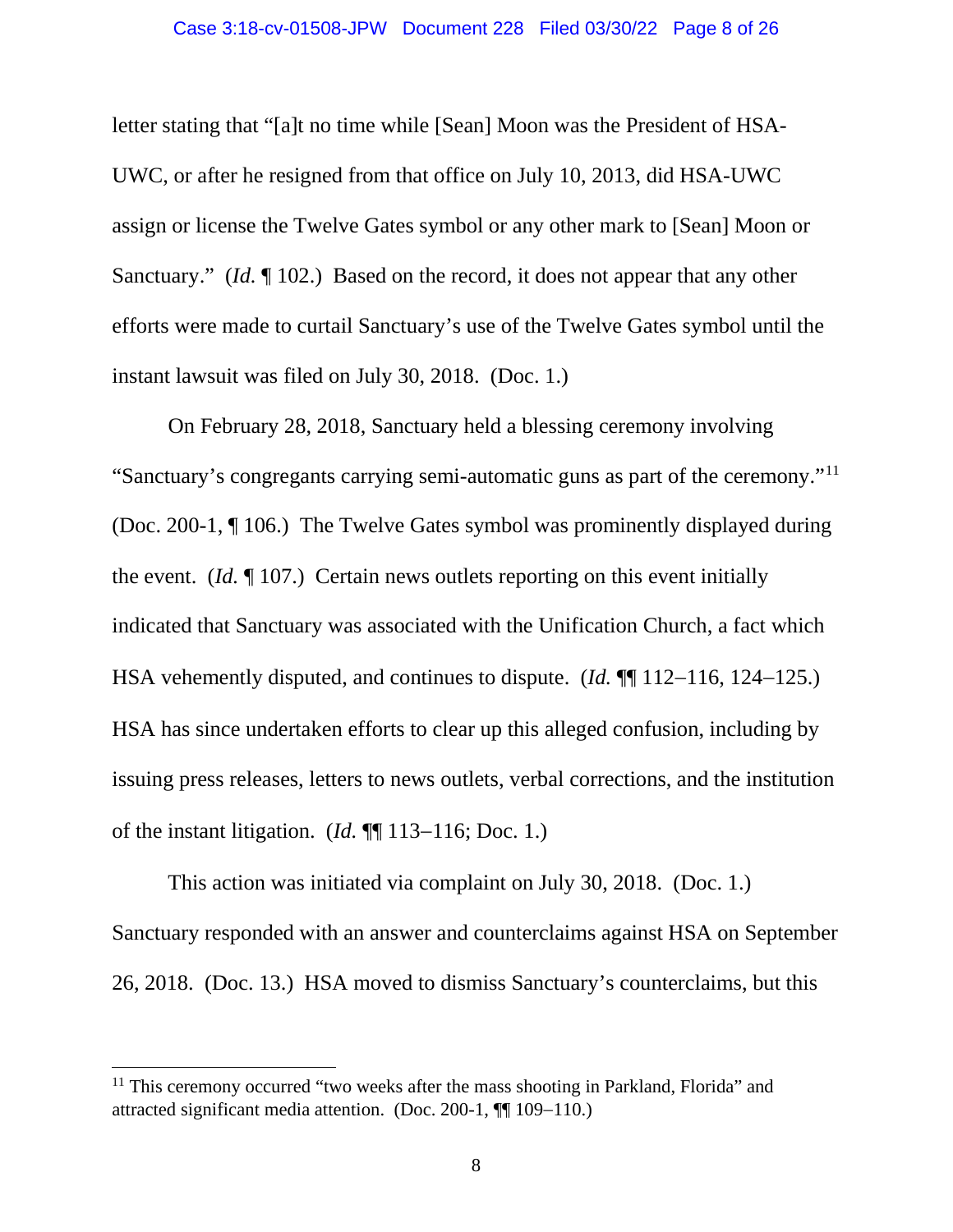motion was denied by United States District Judge Robert D. Mariani on July 22, 2019. (Docs. 81, 82.) By agreement of the parties, the court permitted HSA to file an amended complaint on July 31, 2019, the operative complaint, alleging federal trademark infringement and unfair competition under the Lanham Act (Count I) and common law unfair competition (Count II). (Doc. 93.) On August 7, 2019, Sanctuary filed an answer with affirmative defenses as well three counterclaims pursuant to the Lanham Act for cancellation of a registered trademark (Count I), declaratory judgment of non-infringement and no unfair competition (Count II), declaratory judgment of no dilution (Count III), and one counterclaim for declaratory judgment on non-infringement of "Cheon Il Guk" and that "Cheon Il Guk" is generic and fails to function as a trademark (Count IV). (Doc. 101.) HSA answered Sanctuary's counterclaims on August 27, 2019. (Doc. 106.) On September 26, 2019, the parties stipulated that Sanctuary's third counterclaim regarding dilution would be dismissed. (Doc. 115.) The court accepted this stipulation on September 30, 2019. (Doc. 116.)

On October 7, 2019, the parties filed cross motions for summary judgment as well as a number of miscellaneous motions related to the cross motions for summary judgment. (Docs. 119, 120, 129, 135, 142, 156, 158, 164, 167, 177.) Due to the state of the record after resolving this flurry of motions, the court denied the cross motions for summary judgment without prejudice and granted the parties

9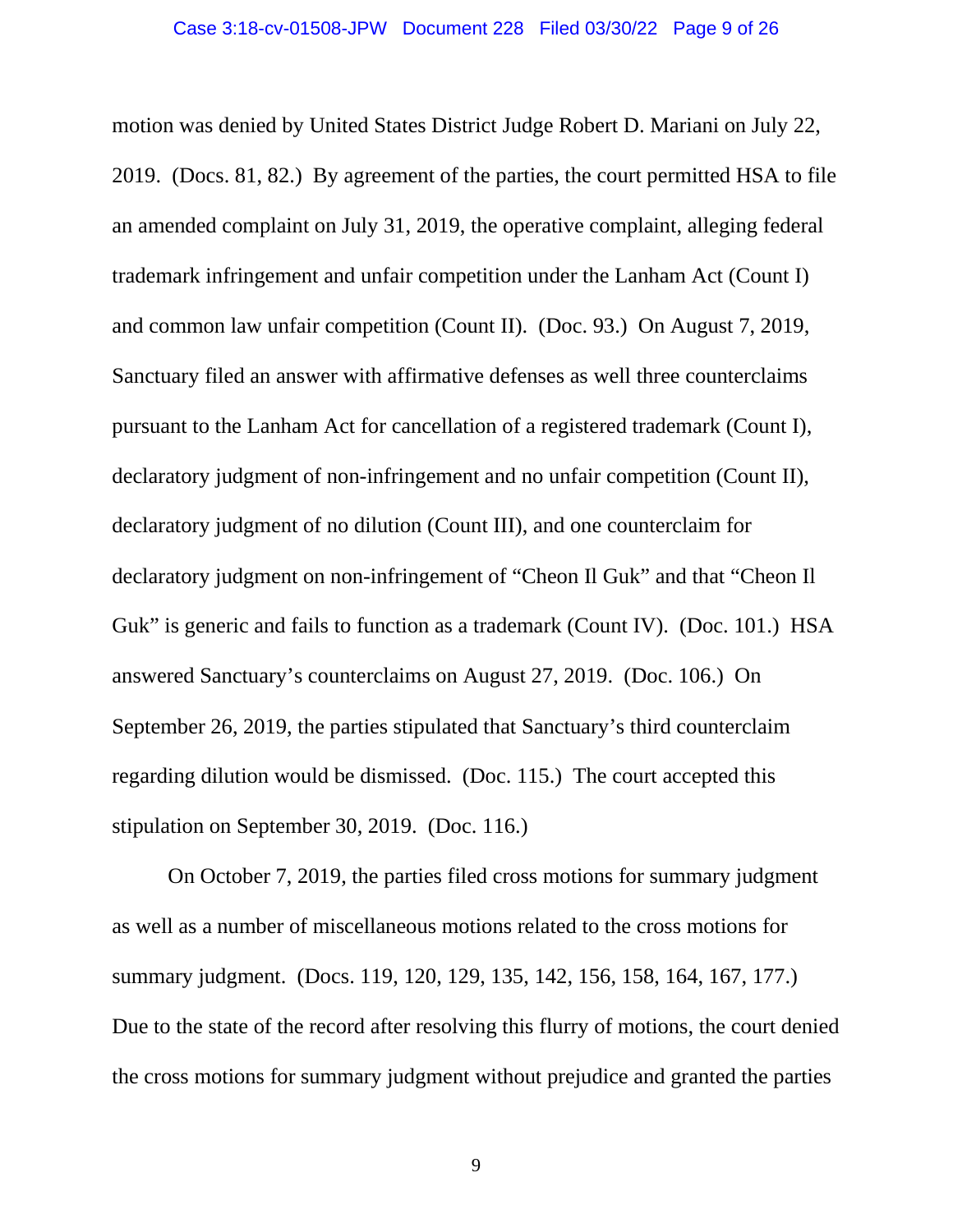leave to refile their motions in compliance with the court's order. (Doc. 191.) On January 8, 2021, the parties re-filed the instant cross motions for summary judgment in accordance with the parameters set by the court. (Docs. 200, 201.) These motions have been fully briefed and are ripe for disposition.<sup>12</sup> (Docs. 202−216, 219–225.)

### **STANDARD OF REVIEW**

Federal Rule of Civil Procedure 56 sets forth the standard and procedures for resolving a summary judgment motion. Rule 56(a) provides that "[t]he court shall grant summary judgment if the movant shows that there is no genuine dispute as to any material fact and the movant is entitled to summary judgment as a matter of law." Fed. R. Civ. P. 56(a); *see also Celotex Corp. v. Catrett*, 477 U.S. 317, 322−323 (1986). A factual dispute is "material" if it might affect the outcome of the suit under the applicable substantive law, and is "genuine" only if there is a sufficient evidentiary basis that would allow a reasonable fact-finder to return a verdict for the non-moving party. *Anderson v. Liberty Lobby, Inc.*, 477 U.S. 242, 248 (1986). When evaluating a motion for summary judgment, a court "must view the facts in the light most favorable to the non-moving party" and draw all

<span id="page-9-0"></span><sup>&</sup>lt;sup>12</sup> The court notes that Sanctuary's briefs with respect to its motion for summary judgment include a notation in the caption which reads "oral argument requested." (Doc. 202, p. 1; Doc. 223, p. 1.) However, this request does not appear anywhere else in the parties' briefs, Sanctuary does not indicate why oral argument is necessary in this case, and the court otherwise finds that oral argument is not warranted. Therefore, the court will deny the request for oral argument to the extent it is raised.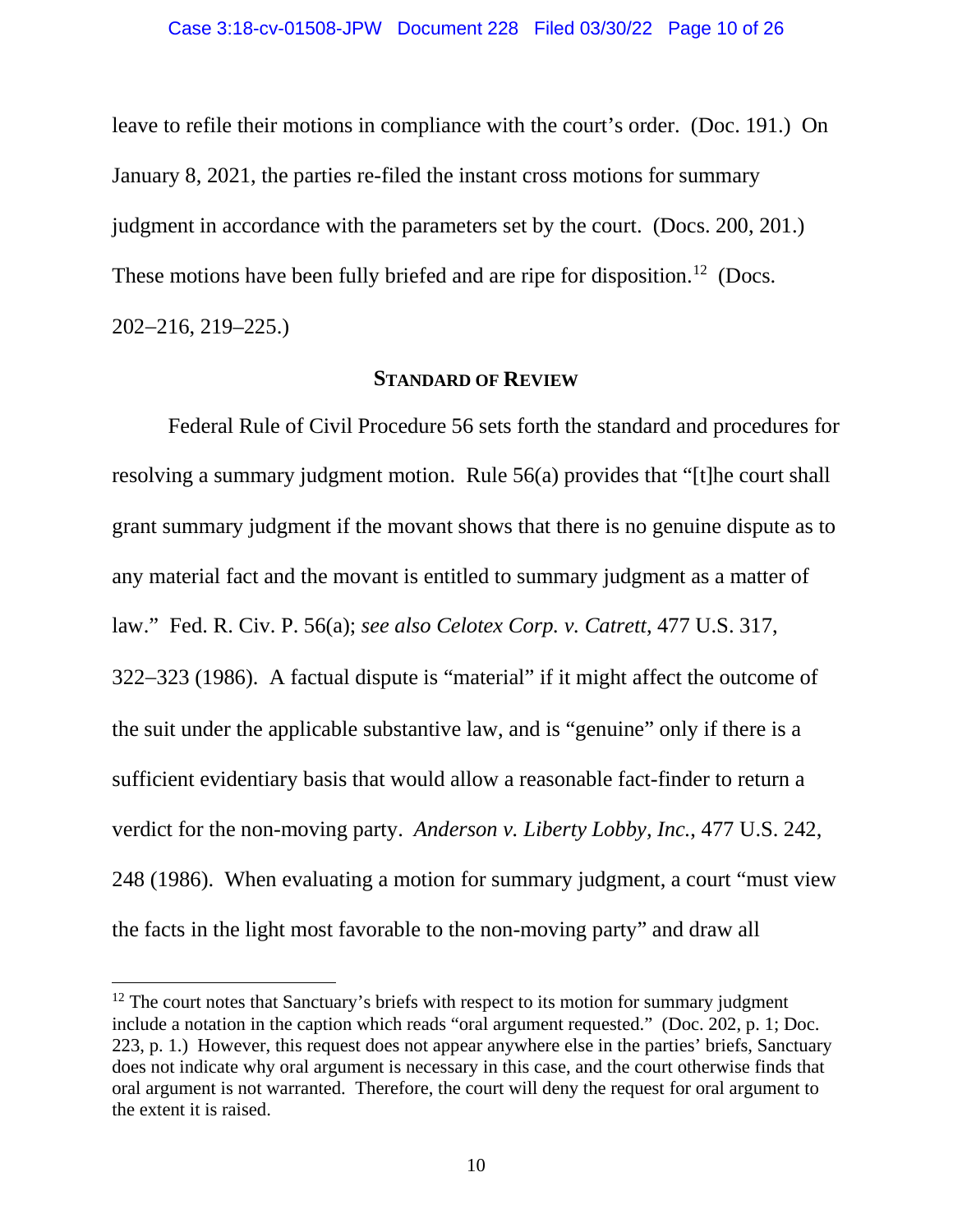reasonable inferences in favor of the same. *Hugh v. Butler Cty. Family YMCA*, 418 F.3d 265, 267 (3d Cir. 2005).

The moving party bears the initial burden of demonstrating the absence of a disputed issue of material fact. *See Celotex*, 477 U.S. at 324. "Once the moving party points to evidence demonstrating no issue of material fact exists, the nonmoving party has the duty to set forth specific facts showing that a genuine issue of material fact exists and that a reasonable factfinder could rule in its favor." *Azur v. Chase Bank, USA, Nat'l Ass'n*, 601 F.3d 212, 216 (3d Cir. 2010). The non-moving party may not simply sit back and rest on the allegations in its complaint; instead, it must "go beyond the pleadings and by [its] own affidavits, or by the depositions, answers to interrogatories, and admissions on file, designate specific facts showing that there is a genuine issue for trial." *Celotex*, 477 U.S. at 324 (internal quotations omitted); *see also Saldana v. Kmart Corp.*, 260 F.3d 228, 232 (3d Cir. 2001). Further, the non-moving party cannot rely on "general denials or vague statements." *Shaeffer v. Schamp*, No. 06-1516, 2008 WL 2553474, at \*4 (W.D. Pa. June 25, 2008) (quoting *Trap Rock Indus. v. Local 825, Int'l Union of Operating Eng'rs*, 982 F.2d 884, 890 (3d Cir. 1992)). Summary judgment should be granted where a party "fails to make a showing sufficient to establish the existence of an element essential to that party's case, and on which that party will bear the burden at trial." *Celotex*, 477 U.S. at 322–23. "Such affirmative evidence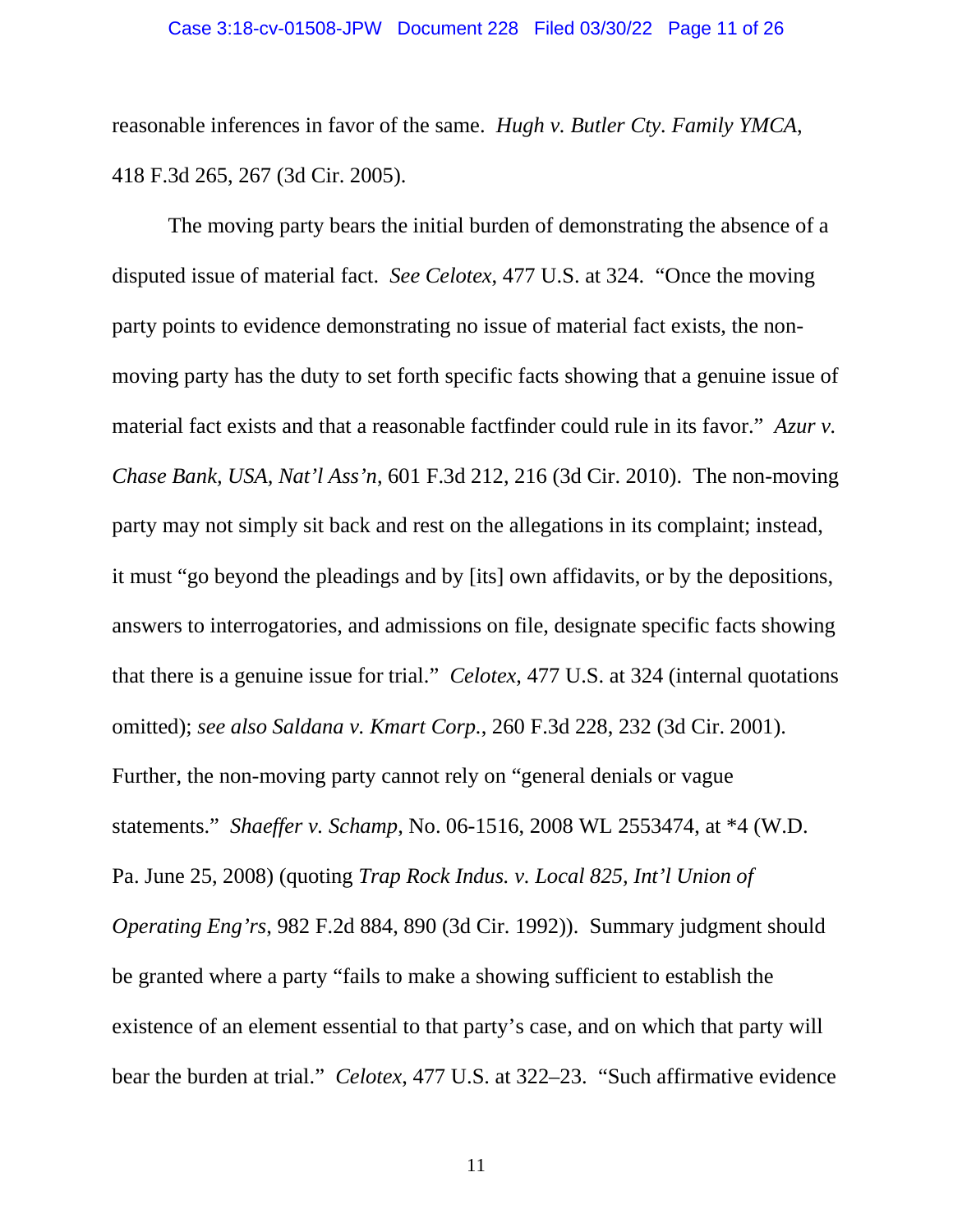– regardless of whether it is direct or circumstantial – must amount to more than a scintilla, but may amount to less (in the evaluation of the court) than a preponderance." *Saldana*, 260 F.3d at 232 (quoting *Williams v. Borough of West Chester*, 891 F.2d 458, 460−61 (3d Cir. 1989)).

### **DISCUSSION**

 In HSA's motion for summary judgment, HSA argues that the Twelve Gates symbol is a valid trademark to which Sanctuary has no colorable claim; that Sanctuary infringed on HSA's trademark rights to the Twelve Gates symbol; and that Sanctuary has no valid affirmative defenses to HSA's trademark infringement claim. (Doc. 202.) Specifically, HSA asserts that it is the exclusive owner of the Twelve Gates symbol by virtue of its trademark, registered at No. 77,626,340 issued on June 30, 2009 by the USPTO, which remains "valid, subsisting, uncancelled[,] and unrevoked." (*Id.* at 22.) In support of this assertion, HSA states that it has "continuously used the Twelve Gates Mark in a manner that strongly connects the Mark in the mind of the public with the Unification Church." (*Id.*) HSA posits that Sanctuary infringed on its rights to the Twelve Gates symbol because Sanctuary's use of the symbol has created confusion in the community regarding Sanctuary's relationship to HSA. (*Id.* at 34−38.) Finally, HSA asserts that Sanctuary's affirmative defenses fail as a matter of law since the Twelve Gates symbol is not generic, HSA has not acquiesced to Sanctuary's use of the symbol,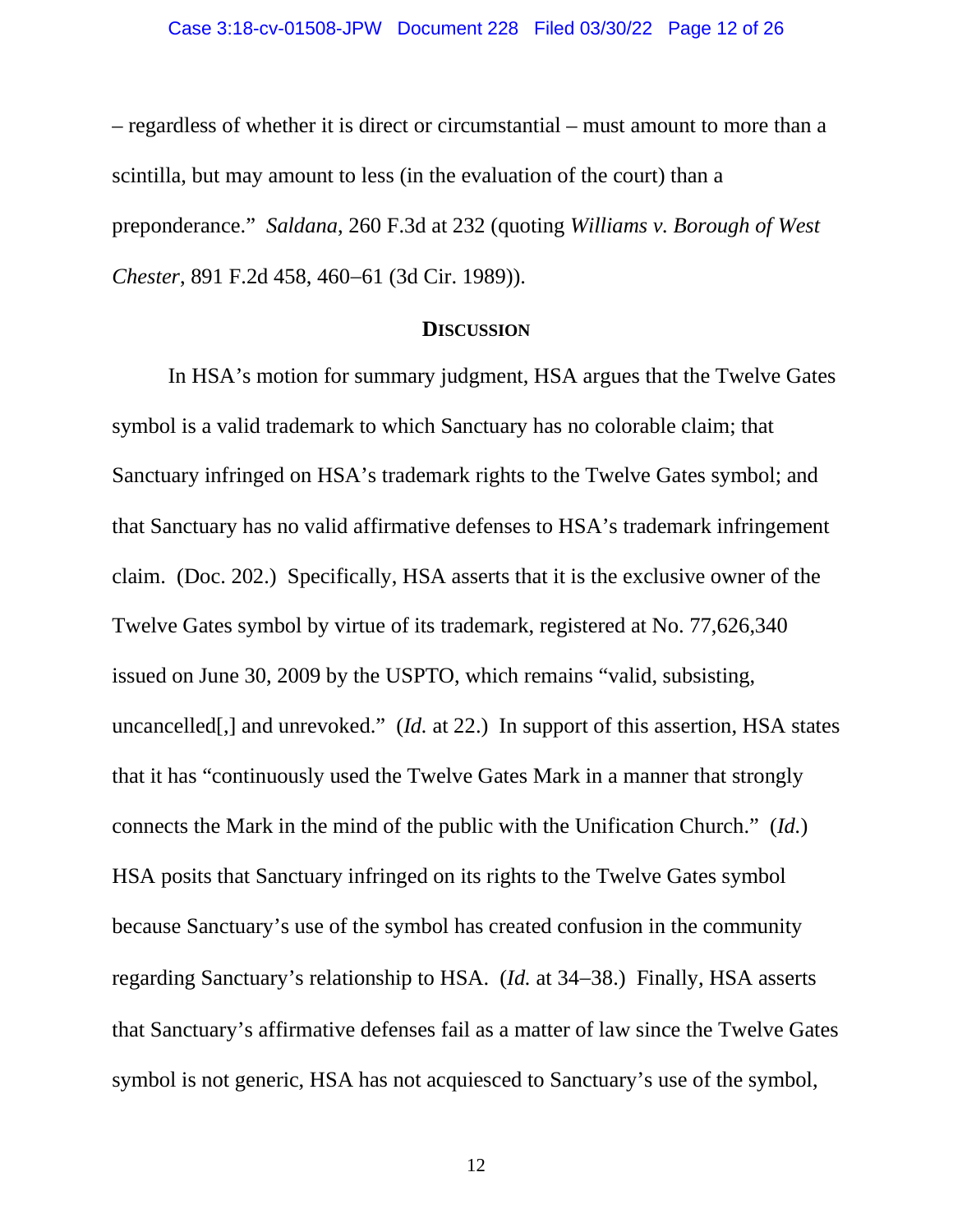laches does not bar HSA's claims, and because HSA continues to use and protect the Twelve Gates symbol. (*Id.* at 39−44.) Accordingly, HSA seeks summary judgment on its trademark infringement claim under the Lanham Act, its common law unfair competition claim, and on all of Sanctuary's counterclaims and affirmative defenses. (Doc. 200.)

Sanctuary's motion for summary judgment, in contrast, argues that the Twelve Gates symbol is a generic or universal religious symbol akin to a cross or the Star of David which is not subject to trademark protection. (Doc. 201-1, pp. 16−19.) Specifically, Sanctuary asserts that the Twelve Gates mark "conveys affiliation with Unificationism—not a particular sect within Unificationism." (*Id.* at 20.) Sanctuary also argues that HSA has abandoned its trademark rights by permitting the unlicensed use of the Twelve Gates symbol. (*Id.* at 23−24.) Indeed, Sanctuary asserts that it has used the Twelve Gates symbol since its inception without any enforcement action taken until the instant litigation. (*Id.*) Sanctuary raises the same arguments with respect to the phrase "Cheon Il Guk." (*Id.* at 25−27.) Finally, Sanctuary argues that the court should abstain from resolving any of the disputes raised in this litigation on the basis of the ecclesiastical abstention doctrine because its affirmative defenses, which the court is required to resolve in order to determine whether summary judgment should be granted in this case, involve court inquiry into the operations of the Unification church—an inquiry

13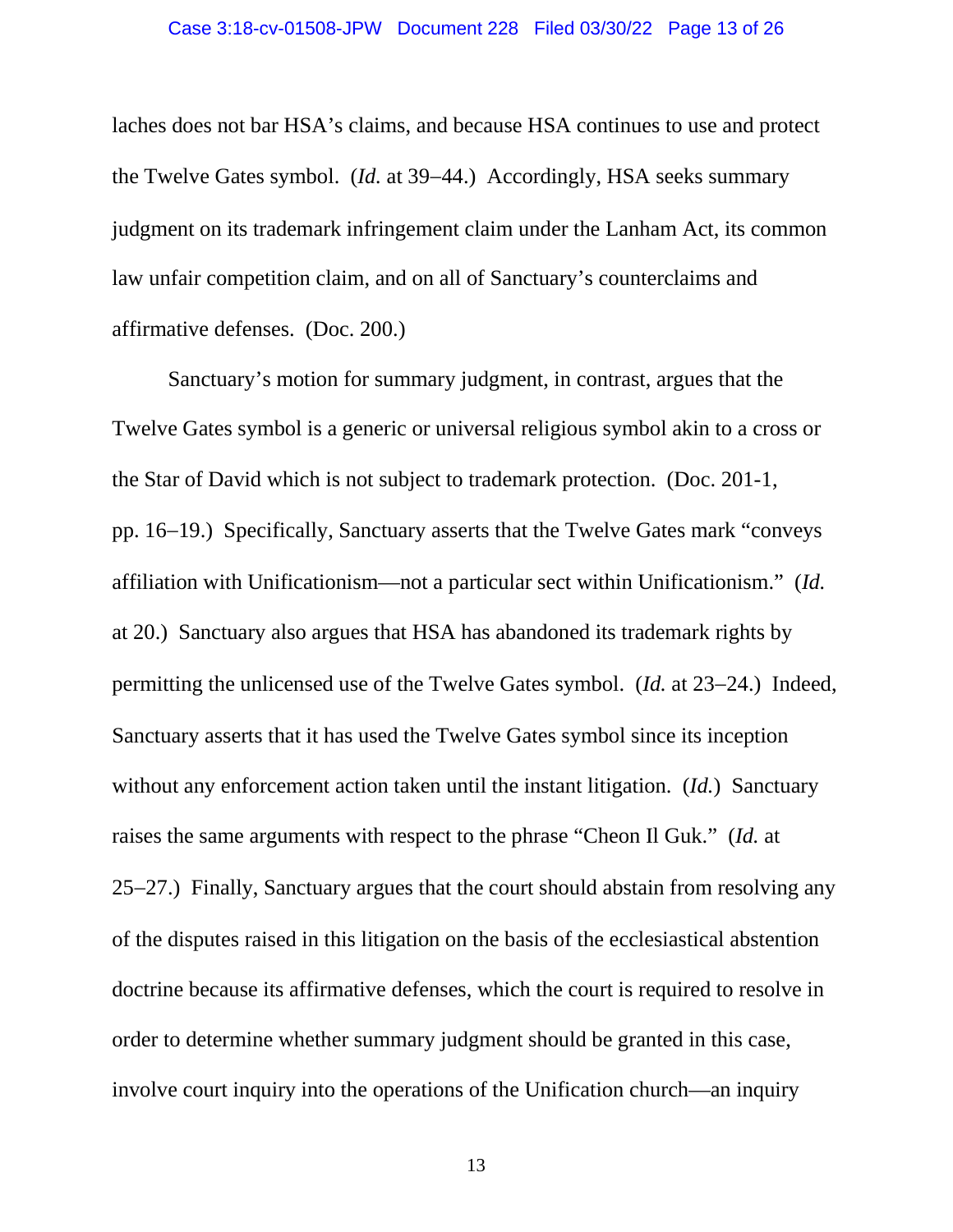prohibited by the First Amendment. (*Id.* at 28−30.) Accordingly, Sanctuary seeks an order denying HSA's trademark infringement claim, cancelling HSA's trademark registration to the Twelve Gates symbol and confirming its allegedly unprotectable nature, and declaring that a trademark may not issue for the phrase "Cheon Il Guk." (Doc. 201.)

Based on the arguments presented by the parties, as a threshold matter, the court must analyze whether it has subject matter jurisdiction to hear this case. *Hamilton v. Bromley*, 862 F.3d 329, 334 (3d Cir. 2017) (noting that courts are obligated to consider subject matter jurisdiction as an "antecedent question"). Indeed, district courts are continually obligated to review whether they have subject matter jurisdiction and must raise subject matter jurisdiction issues sua sponte. *See Fort Bend Cnty, Tex. v. Davis*, 139 S. Ct. 1843 (2019). It is axiomatic that where a court lacks subject matter over a case, it cannot address the issues presented in the case. The Supreme Court has noted that:

Subject-matter jurisdiction, then, is an Art. III as well as a statutory requirement; it functions as a restriction on federal power, and contributes to the characterization of the federal sovereign. Certain legal consequences directly follow from this. For example, no action of the parties can confer subject-matter jurisdiction upon a federal court. Thus, the consent of the parties is irrelevant, principles of estoppel do not apply, and a party does not waive the requirement by failing to challenge jurisdiction early in the proceedings.

*Insurance Corp. of Ireland, Ltd. v. Compagnie des Bauxites de Guinee*, 456 U.S.

694, 702 (1982) (internal citations omitted). The fundamental importance of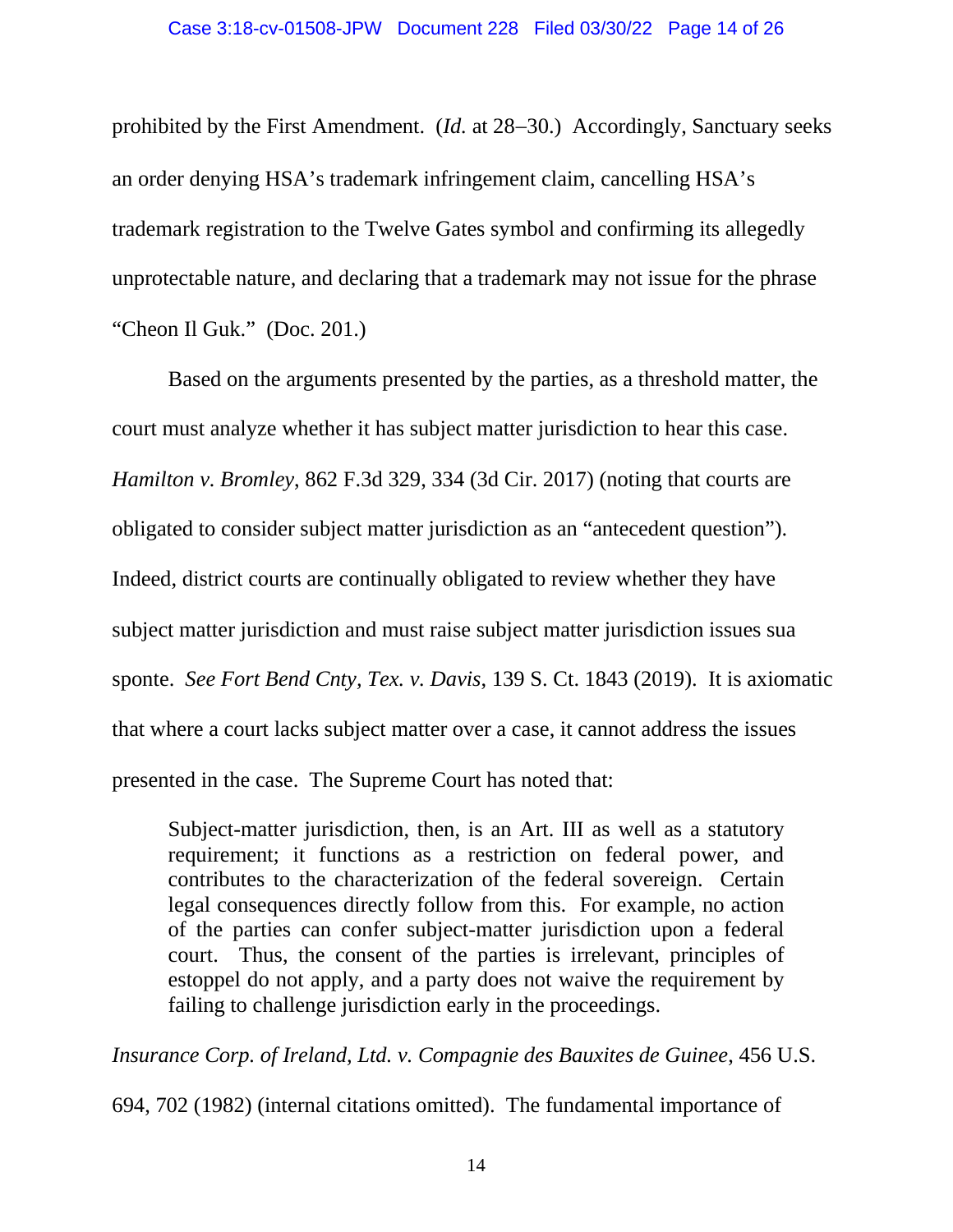#### Case 3:18-cv-01508-JPW Document 228 Filed 03/30/22 Page 15 of 26

subject matter jurisdiction is echoed in the Federal Rules of Civil Procedure, which mandate dismissal where subject matter jurisdiction is lacking. *See* Fed. R. Civ. P. 12(h)(3) ("If the court determines at any time that it lacks subject matter jurisdiction, the court must dismiss the action.").

Accordingly, before turning to the merits of the disputes presented for the court's review, to which the parties have dedicated almost all of their briefing, the court takes up the jurisdictional question raised in Sanctuary's affirmative defenses regarding ecclesiastical abstention.[13](#page-14-0)

The ecclesiastical abstention doctrine stems from the First Amendment's provision that "Congress shall make no law respecting an establishment of religion, or prohibiting the free exercise thereof." U.S. CONST. AMEND. I. "This

<span id="page-14-0"></span> $13$  The court recognizes that there is a split in authority regarding whether the ecclesiastical abstention doctrine serves as an affirmative defense or a jurisdictional bar to a court's review. *See Edley-Worford v. Va. Conf. of the United Methodist Church*, 430 F. Supp. 3d 132, 136 n.1 (E.D. Va. 2019) ("While neither the Supreme Court, or the Fourth Circuit, has provided explicit guidance as to whether the ecclesiastical abstention doctrine challenge constitutes a Rule 12(b)(1) jurisdictional bar, as opposed to a Rule 12(b)(6) affirmative defense, most courts have viewed the ecclesiastical abstention doctrine through a 12(b)(1) lens.") (citing *Bryd v. DeVeaux*, 2019 WL 1017602, at \*4 (D. Md. Mar. 4, 2019) ("Defendants first argue that the First Amendment ecclesiastical abstention doctrine presents a jurisdictional bar to Plaintiff's claim."); *Gregorio v. Hoover*, 238 F. Supp. 3d 37, 45 (D.D.C. 2017) ("[W]ithout definitive guidance otherwise from the Supreme Court or the D.C. Circuit, the Court will analyze defendants' arguments under the ecclesiastical abstention doctrine . . . under a Rule 12(b)(1) lens."); *Kavanagh v. Zwilling*, 997 F. Supp. 2d 241, 248 n.7 (S.D.N.Y. 2014) ("It is somewhat unclear whether the First Amendment serves as jurisdictional bar or an affirmative defense to claims that require courts to review ecclesiastical decisions. Most district courts to consider the question have treated it as jurisdictional."). In the absence of any controlling precedent, the court will join the majority of courts to have considered the issue and will treat the ecclesiastical abstention doctrine as a jurisdictional issue under Rule 12(b)(1).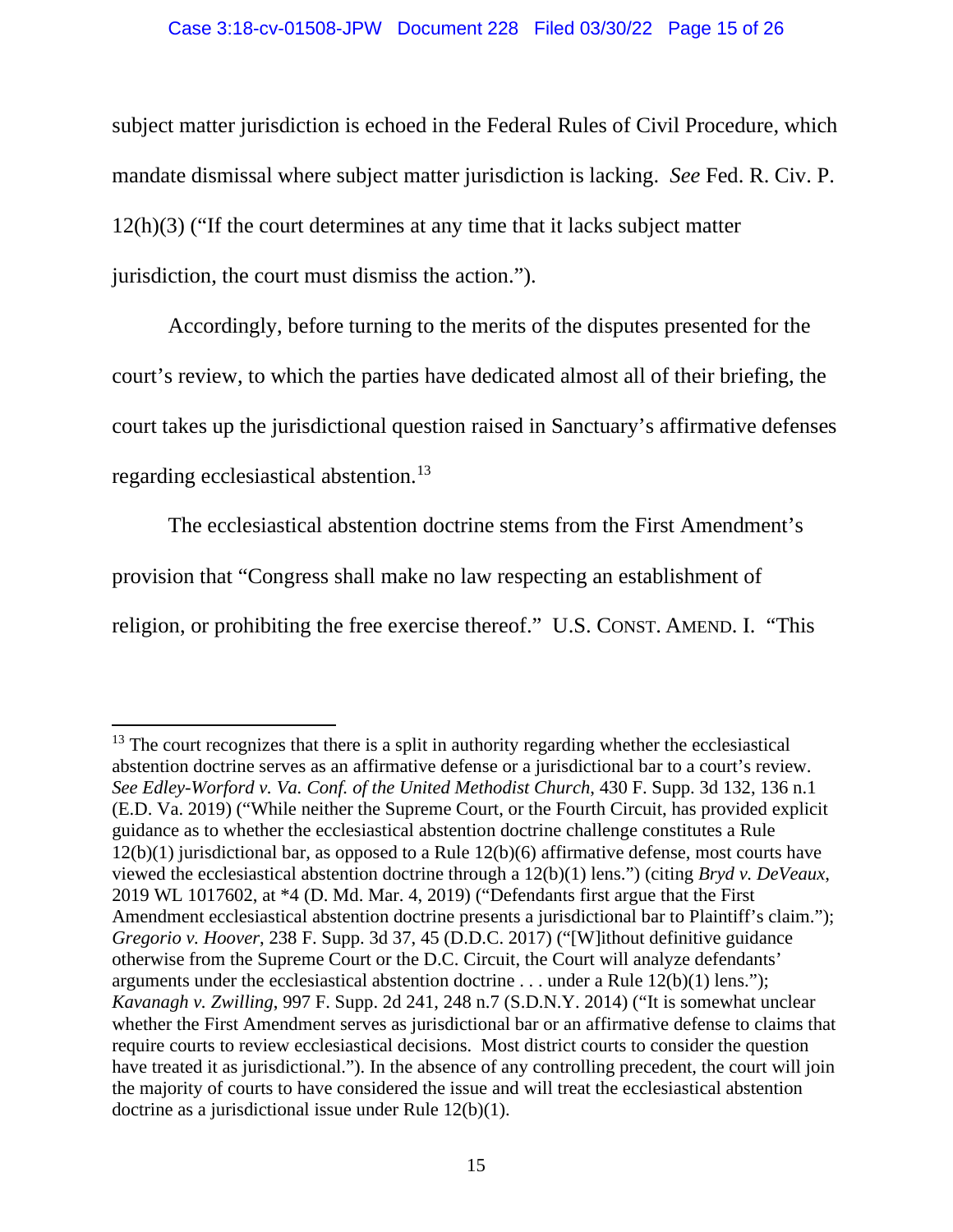clause applies to the judiciary as well as the legislature, *Kreshik v. St. Nicholas Cathedral*, 363 U.S. 190, 191 (1960), and limits the power of the courts to hear suits 'whenever the questions of discipline, or of faith, or ecclesiastical rule, custom, or law have been decided by . . . church judicatories. . . .'" *Ogle v. Hocker*, 279 F. App'x 391, 395 (6th Cir. 2008) (quoting *Watson v. Jones*, 80 U.S. (13 Wall.) 679, 727 (1871); *Serbian Eastern Orthodox Diocese v. Milivojevich*, 426 U.S. 696 (1976)). Thus, courts have held that "the First Amendment severely circumscribes the role that civil courts may play in resolving church property disputes." *Id.*, at 449. "Most importantly, the First Amendment prohibits civil courts from resolving church property disputes on the basis of religious doctrine and practice." *Jones v. Wolf*, 443 U.S. 595, 602 (1979) (citing *Milivojevich*, 426 U.S. at 710; *Maryland & Virginia Churches v. Sharpsburg Church*, 396 U.S. 367, 368 (1970); *Presbyterian Church I*, 393 U.S., at 449).

Rather, courts employ the "non-entanglement principle," which "requires that civil courts defer to the resolution of issues of religious doctrine or polity by the highest court of a hierarchical church organization." *Askew v. Trs. of the Gen. Assembly of the Church of the Lord Jesus Christ of the Apostolic Faith, Inc.*, 684 F.3d 413, 418 (3d Cir. 2012) (quotation marks omitted) (quoting *Jones*, 443 U.S. at 602). Therefore, civil courts will "accept decisions of the highest religious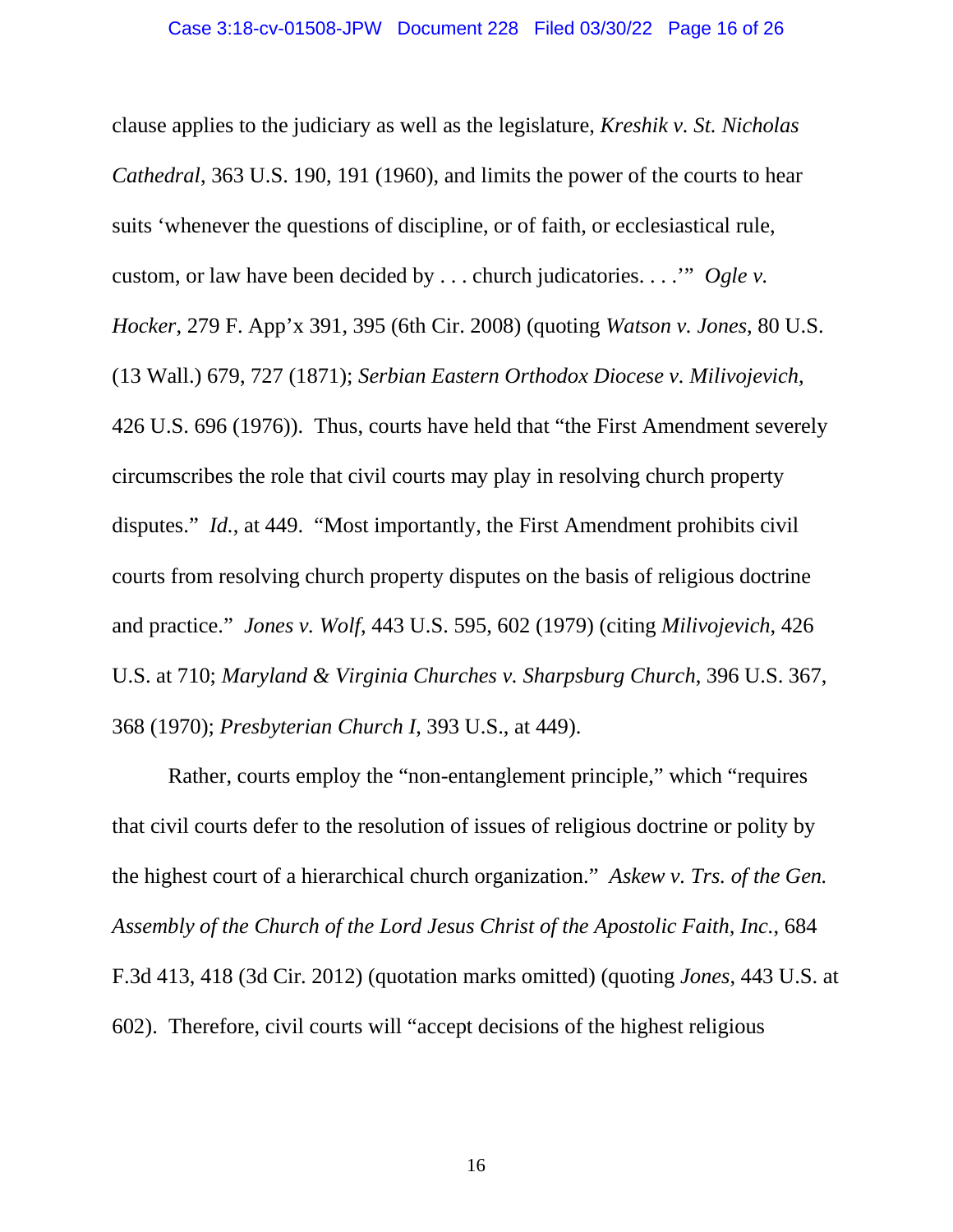decision-maker as binding fact, so long as those decisions are not tainted by fraud

or collusion." *Id.* (citing *Milivojevich*, 426 U.S. at 713).

As a corollary to these principles, the Court of Appeals for the Third Circuit

has explained that:

the First Amendment does not remove from the purview of civil courts all controversies involving religious institutions. *Jones*, 443 U.S. at 602−03. When a church dispute turns on a question devoid of doctrinal implications, civil courts may employ neutral principles of law to adjudicate the controversy. *Id.*; *Presbyterian Church*, 393 U.S. at 449; *Scotts African Union Methodist Protestant Church v. Conference of African Union First Colored Methodist Protestant Church*, 98 F.3d 78, 88−90 (3d Cir. 1996). Pennsylvania courts opt to apply neutral civil law principles whenever possible to resolve such cases. *See, e.g.*, *Presbytery of Beaver-Butler of the United Presbyterian Church in the U.S. v. Middlesex Presbyterian Church*, 489 A.2d 1317, 1320−23 (Pa. 1985).

*Askew*, 684 F.3d at 418−19. The Third Circuit has emphasized that the question of whether a dispute is one of church governance and doctrine or one that may be resolved by applying neutral principles of law is a fact-intensive inquiry. *Scotts African Union*, 98 F.3d at 94−95 ("[T]he extent to which a court may permissibly inquire into [ecclesiastical] disputes . . . turns on the specific elements of the inquiry itself and the degree to which it might trench upon doctrinally sensitive matters, rather than on conclusory labeling of the whole dispute as either 'secular' or 'ecclesiastical.'").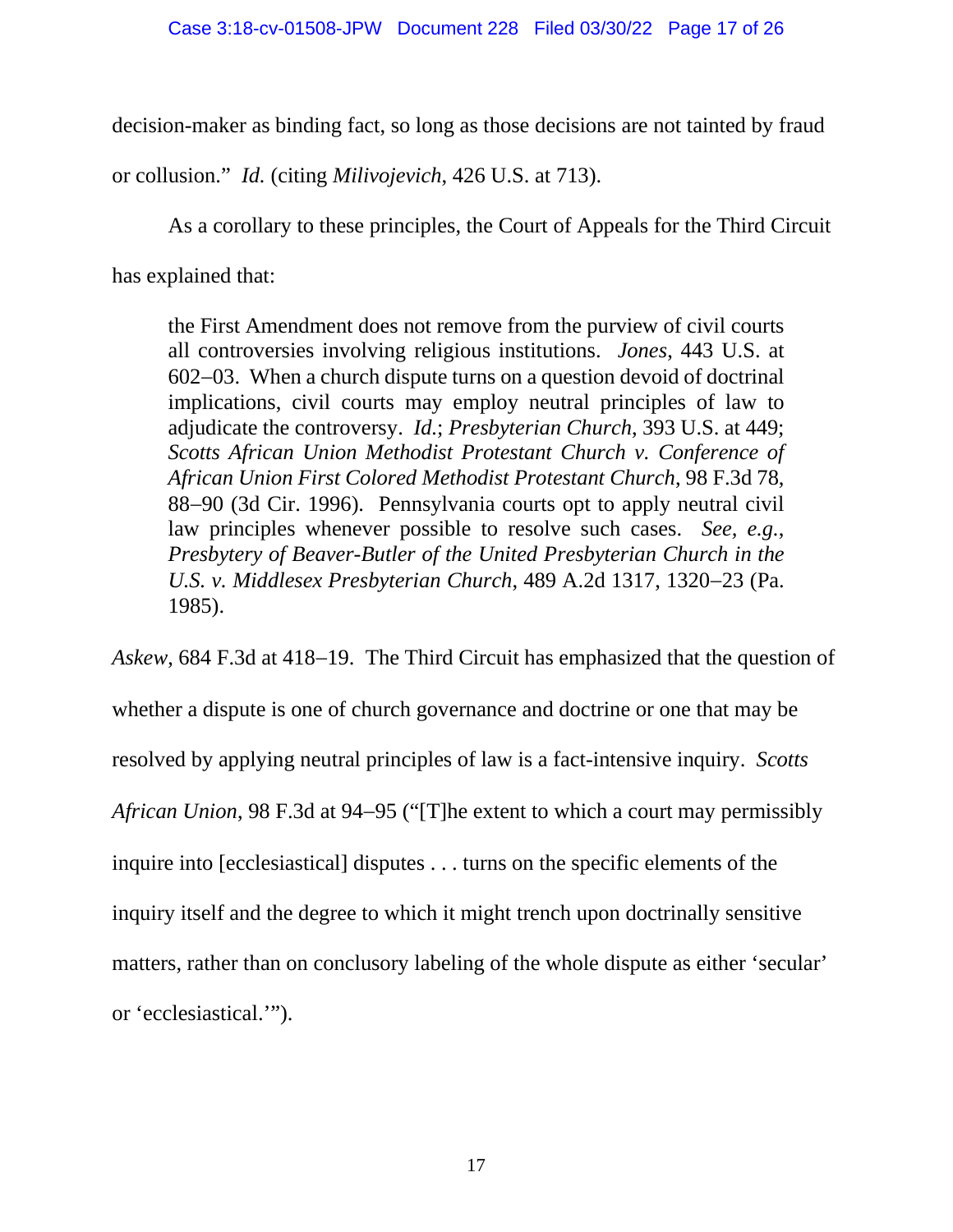In this case, HSA asserts that the court can resolve its trademark dispute under the Lanham Act based on purely secular principles of law, i.e., trademark law.<sup>[14](#page-17-0)</sup> The court will address the elements of the claim simply in order to determine whether the instant dispute may be resolved by applying neutral principles of law, rather than to resolve the merits of the case. To state a claim for federal trademark infringement under 15 U.S.C. § 1114, "a plaintiff must demonstrate that (1) it has a valid and legally protectable mark; (2) it owns the mark; and (3) the defendant's use of the mark to identify goods or services causes a likelihood of confusion." *A & H Sportswear, Inc. v. Victoria's Secret Stores, Inc.*, 237 F.3d 198, 210 (3d Cir. 2000). With respect to the first two elements, "[r]egistration of a mark under the Lanham Act constitutes prima facie evidence of the mark's validity and its ownership by the registration." *Members First Fed. Credit Union v. Members 1st Fed. Credit Union*, 54 F. Supp. 2d 393, 403 (M.D. Pa. 1999) (citing 15 U.S.C. § 1115). With respect to the third element, the Third Circuit has specified ten factors to be considered in determining whether a

<span id="page-17-0"></span> $14$  The court's discussion below regarding trademark infringement under the Lanham Act is equally applicable to HSA's common law claim for unfair competition since "[t]he Pennsylvania common law of unfair competition generally tracks federal law" under the Lanham Act. *Magnesita Refractories Co. v. Tianjin New Century Refractories Co.*, No. 1:17-cv-1587, 2019 U.S. Dist. LEXIS 32559, at \*44 (M.D. Pa. Feb. 28, 2019) (citing *Diodato v. Wells Fargo Ins. Servs., USA, Inc.*, 44 F. Supp. 3d 541, 571 (M.D. Pa. 2014)); *see also UHS of Del., Inc. v. United Health Servs.*, 227 F. Supp. 3d 381, 404 (M.D. Pa. 2016) (granting summary judgment on state law unfair competition claims, which were found to be "necessarily dependent upon the success of the federal claims").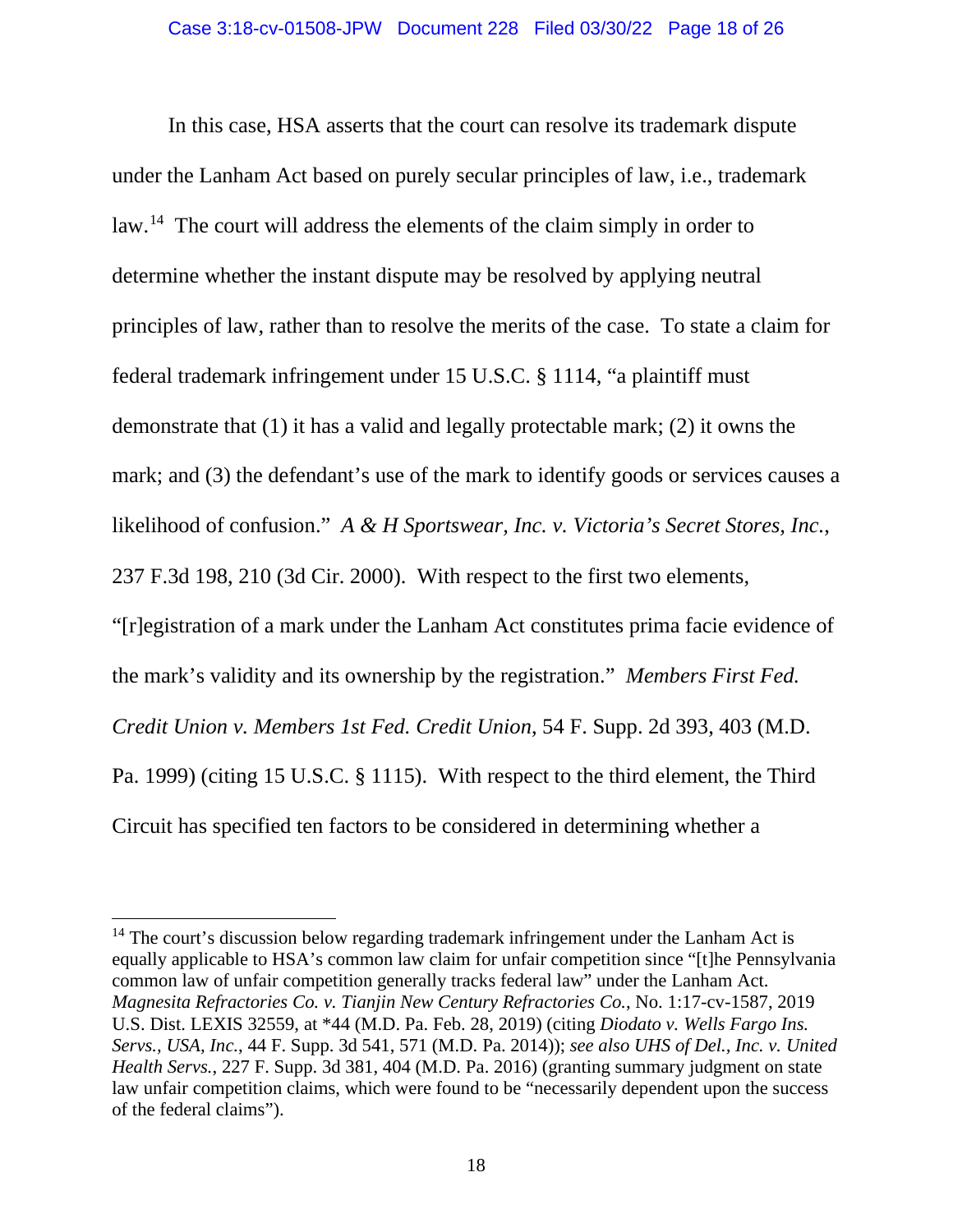defendant's use of its mark to identify goods or services creates a likelihood of

confusion:

(1) the degree of similarity between the owner's mark and the allegedly infringing mark; (2) the strength of the owner's mark; (3) the price of the goods and other factors indicating the care and attention one expects would be given when making a purchase; (4) the length of time the alleged infringer has used the mark without evidence of actual confusion arising; (5) the intent of the alleged infringer in adopting the mark; (6) the evidence of actual confusion; (7) whether the goods are marketed through the same channels; (8) the extent to which the target markets are the same; (9) the perceived relationship of the goods, whether because of their near-identity, similarity of function, or other factors; and (10) other facts suggesting that the prior owner might be expected to expand into the alleged infringer's market.

*A & H Sportswear, Inc.*, 237 F.3d at 215.

While it is undisputed that the Twelve Gates symbol is registered with the USPTO in HSA's name, Sanctuary contends that the Twelve Gates symbol is not entitled to trademark protection because the symbol has become generic as a universal religious symbol that represents Unificationism generally. In addition, Sanctuary asserts that HSA does not own the Twelve Gates symbol because Sean Moon, as Rev. Moon's son, inherited all rights to the Unification Church's intellectual property "as the only true and rightful successor to the Rev. Sun Myung Moon." (Doc. 101, ¶ 70.)

With respect to the first element: whether the Twelve Gates symbol is a valid and legally protectable mark, the court finds that HSA's registration of the Twelve Gates symbol with the USPTO constitutes prima facie evidence of a valid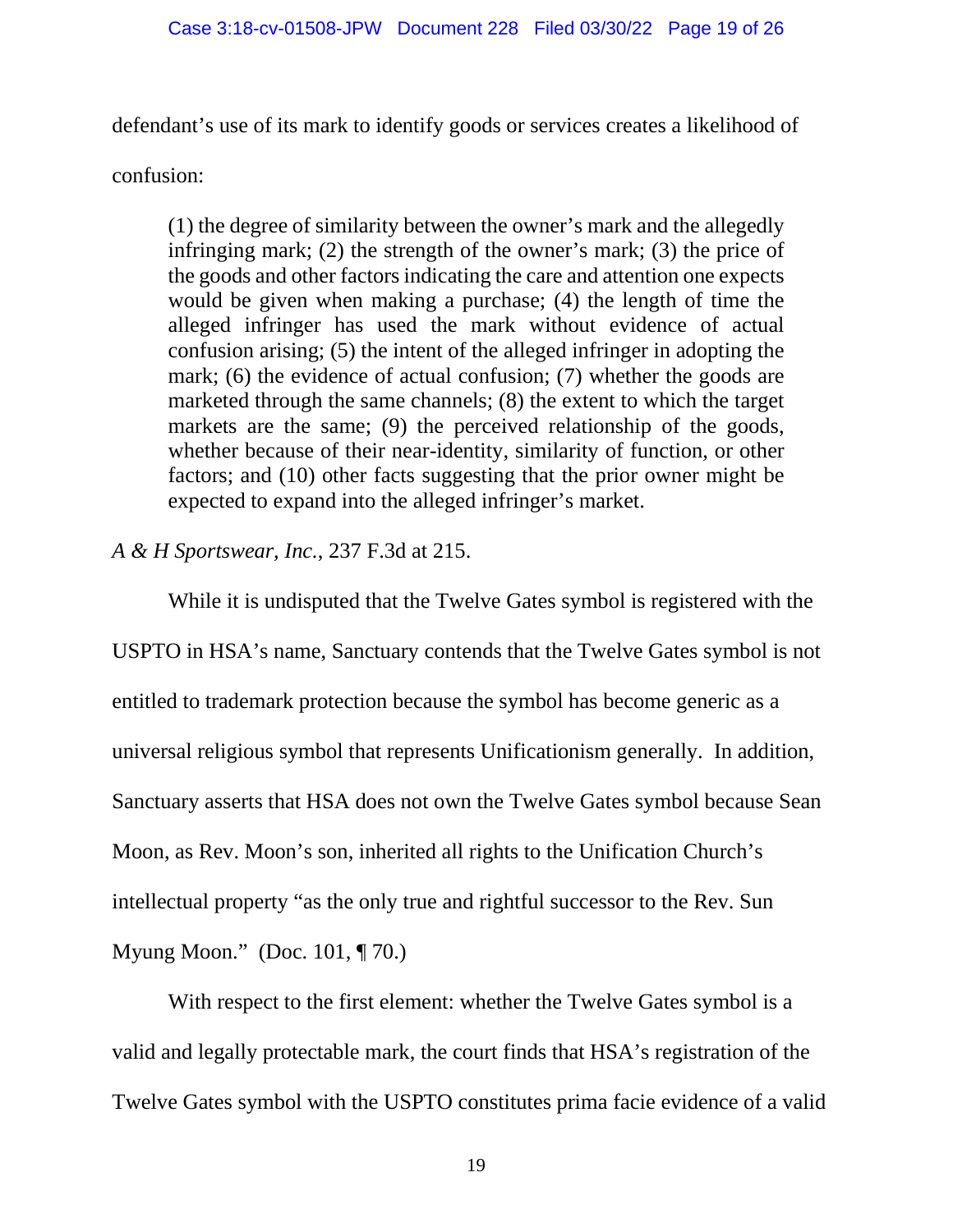trademark. The court is capable of making this finding on neutral principles of law. However, because Sanctuary has challenged this evidence, and asserted that the Twelve Gates symbol has become generic and is therefore not entitled to trademark protection, the court turns to the question of whether this symbol has become generic.

Generic terms are those "which function as the common descriptive name of a product class." *A.J. Canfield Co. v. Honickman*, 808 F.2d 291, 296 (3d Cir. 1986). In other words, a "generic term is one that refers to the genus of which the particular product is a species." *Park 'N Fly, Inc. v. Dollar Park and Fly, Inc.*, 469 U.S. 189, 194 (1985). The Lanham Act "provides no protection for generic terms because a first-user of a term 'cannot deprive competing manufacturers of the product of the right to call an article by its name.'" *E.T. Browne Drug Co. v. Cococare Prods., Inc.*, 538 F.3d 185, 191 (3d Cir. 2008) (quoting *A.J. Canfield*, 808 F.2d at 297). Thus, the Act states that a registered mark that "becomes the generic name for the goods or services, or a portion thereof, for which it is registered" may be canceled "[a]t any time." 15 U.S.C. § 1064(3).

According to Sanctuary, the Twelve Gates symbol is the common descriptive symbol for the Unification religion, rather than serving as a symbol specific to HSA as a branch of the Unification Church. While HSA has not contested this assertion, there has been no evidence presented that the Unification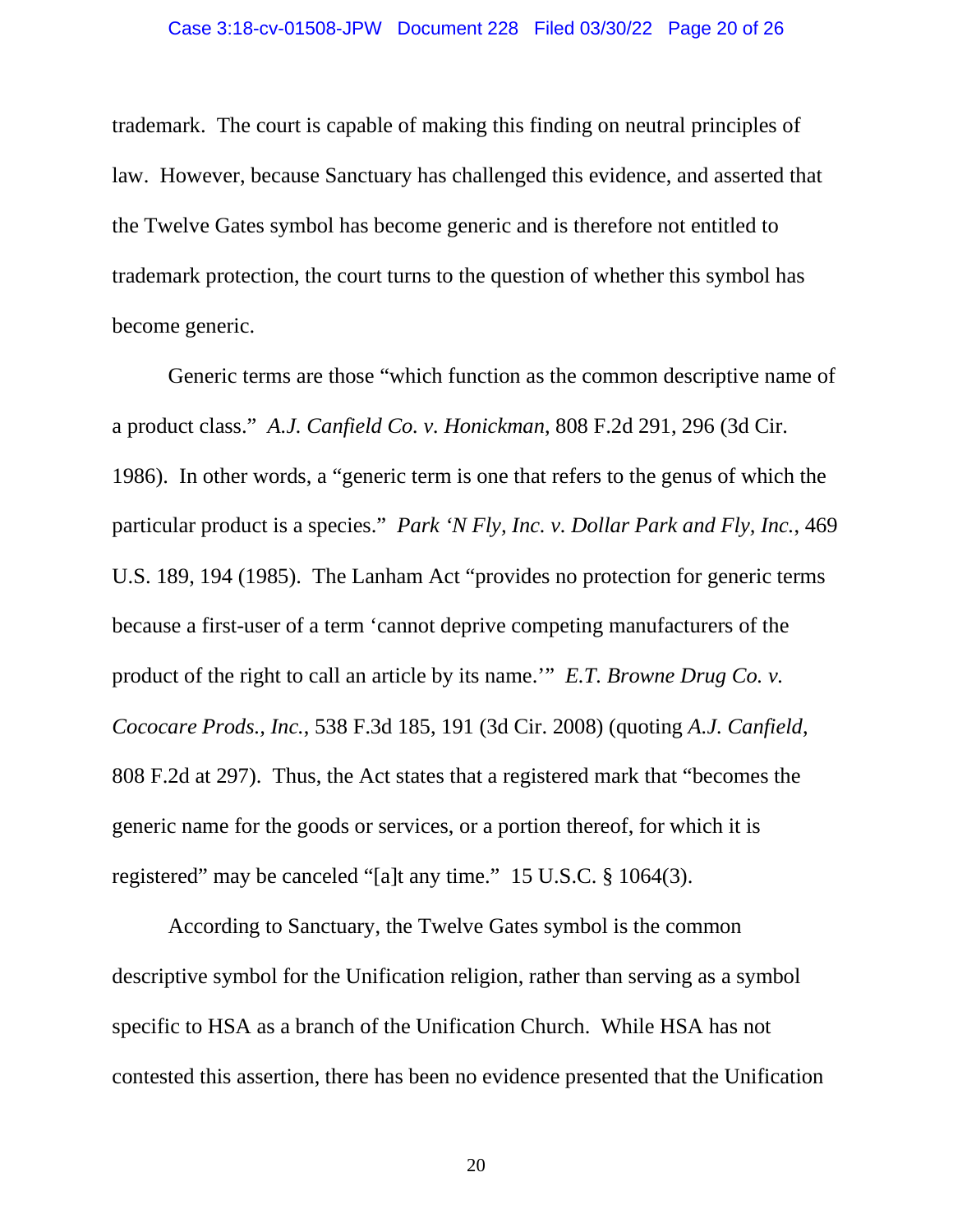### Case 3:18-cv-01508-JPW Document 228 Filed 03/30/22 Page 21 of 26

Church uses this symbol as its identifying mark. Indeed, the only evidence presented in this case is that Rev. Moon, the founder of Unificationism, created the Twelve Gates symbol, and that Sanctuary and HSA both use this symbol as an identifying mark for their practice of Unificationism. However, no evidence has been presented regarding other countries' use of the Twelve Gates symbol vis-à-vis Unificationism, let alone whether the Unification Church has adopted the Twelve Gates symbol as representative of the Unification religion generally.

Thus, the implicit question raised by this issue is whether Sanctuary can be classified as a branch of the Unificationist church in light of the apparent fundamental disagreements between the parties relating to the beliefs and practice of this religion. Indeed, while Sanctuary classifies itself as a Unificationist church, HSA vehemently disputes this assertion. The voluminous record that has been produced discusses the parties' beliefs and practices of their versions of Unificationism at length; however, it is well-settled that the court cannot resolve church disputes on the basis of religious doctrine and practice. *Jones*, 443 U.S. at 602 ("Most importantly, the First Amendment prohibits civil courts from resolving church property disputes on the basis of religious doctrine and practice."). It is therefore not appropriate for the court to determine whether Sanctuary is considered a Unificationist church, and by extension, whether its representations that it utilizes the Twelve Gates symbol to identify its religious practice would be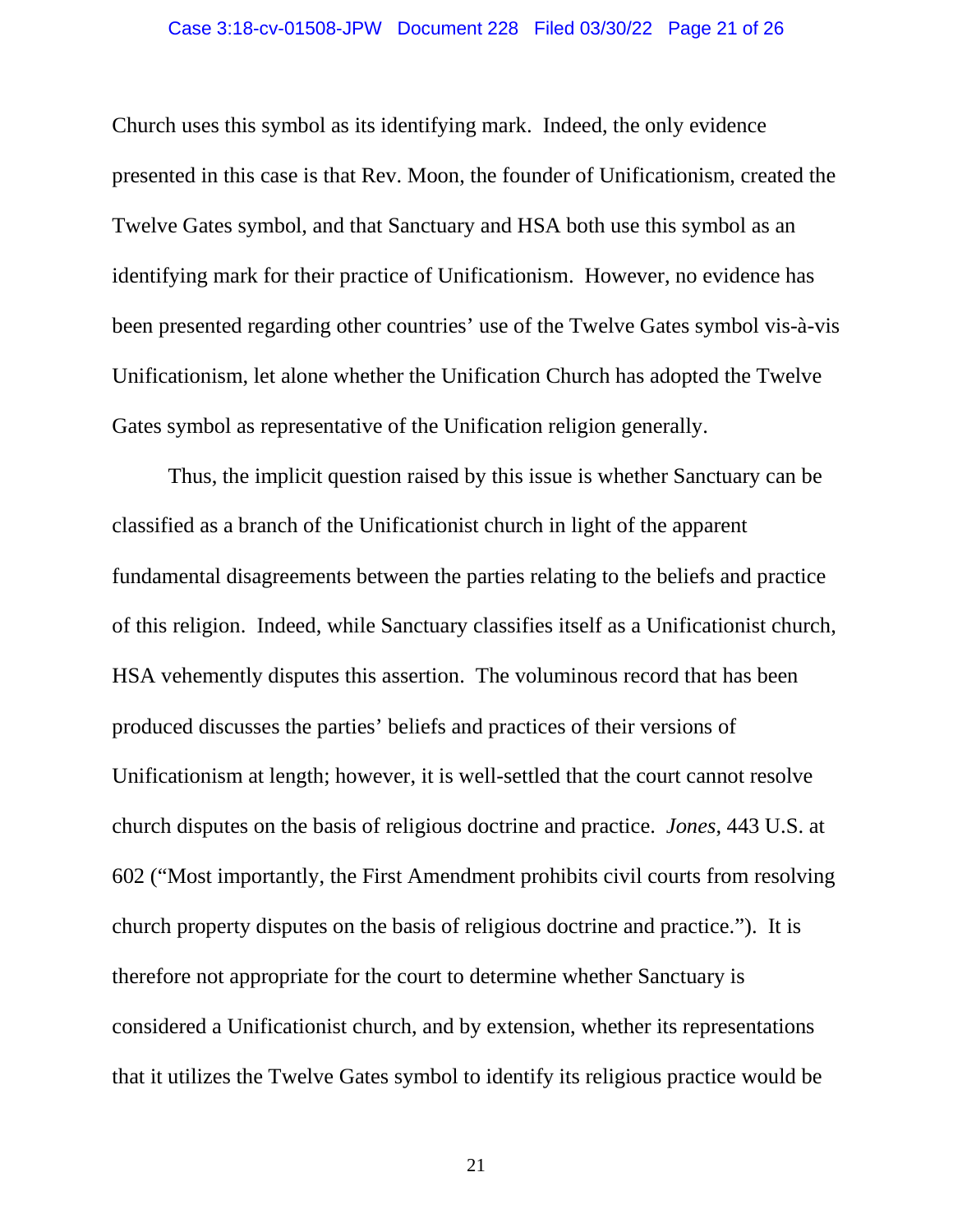sufficient evidence for the court, or a jury, to determine that the Twelve Gates symbol has become a generic religious symbol incapable of protection by trademark.

Even if the court could resolve the first element of HSA's trademark infringement claim without running afoul of the First Amendment, it would face additional difficulty with the second element: HSA's purported ownership of a trademark for the Twelve Gates symbol. As with the first element of HSA's claim, the court finds that HSA's registration of the Twelve Gates symbol with the USPTO constitutes prima facie evidence that it owns this trademark right and can accordingly be determined by application of neutral principles of law. However, Sanctuary has contested HSA's ownership on inherently religious grounds. Specifically, Sanctuary has alleged that Sean Moon is the owner of all Unificationist property as the heir of Rev. Moon, and that he therefore owns the trademark to the Twelve Gates symbol since he controls the Unificationist Church, and by extension, HSA as a branch of same.

Plainly, this is a dispute that the court cannot resolve without venturing into issues of church leadership or organization—an area in which the Southern District of New York and the Second Circuit have already determined is inappropriate in a similar dispute presented by the same parties. *See Hyung Jin Moon v. Hak Ja Han Moon*, 833 F. App'x 876, 878–880 (2d Cir. 2020) (finding that "there are no

22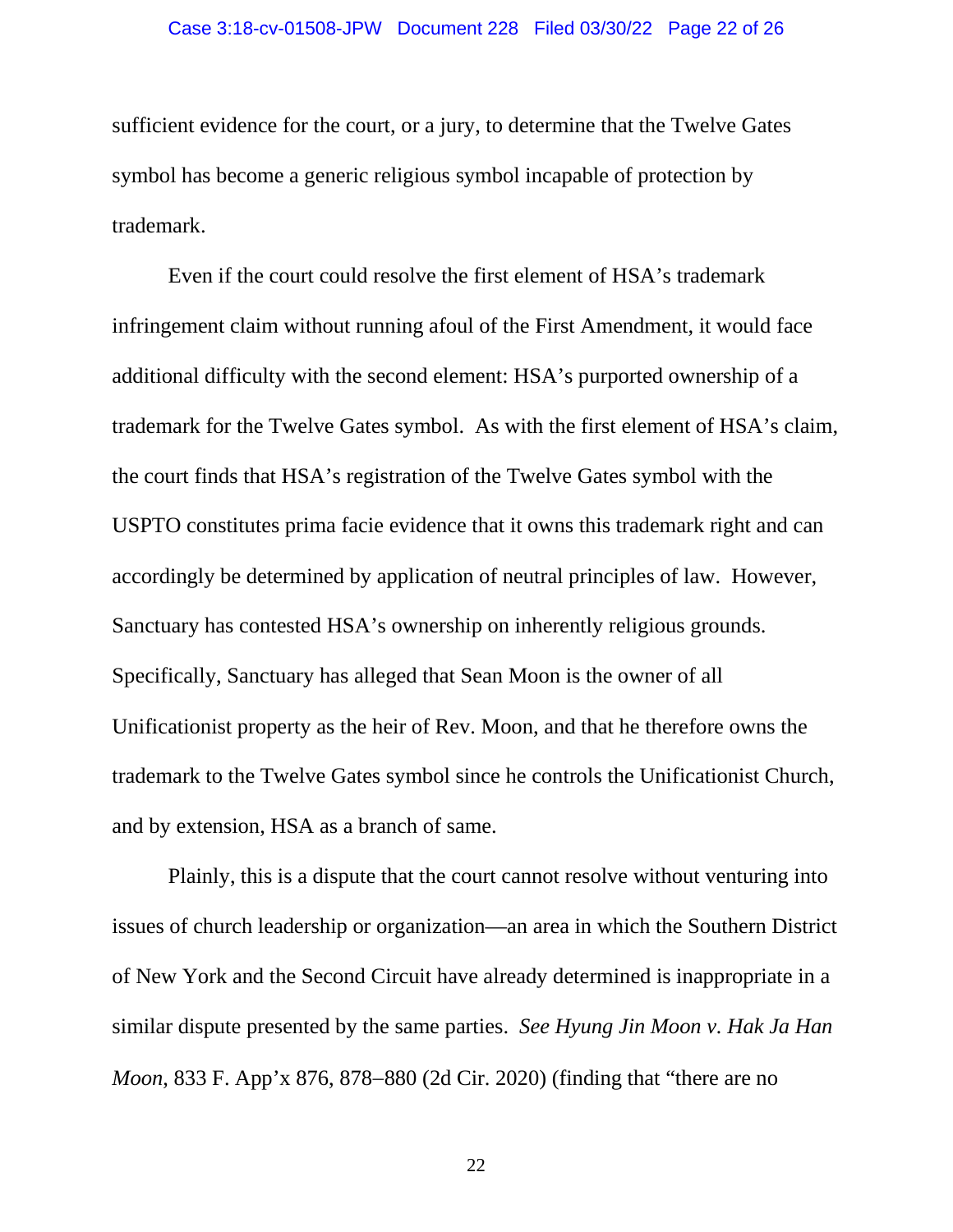neutral principles by which we can adjudicate these claims without deciding the religious question of who the rightful successor to the late Rev. Moon is"); *Moon v. Moon*, 431 F. Supp. 3d 394, 404−409 (S.D.N.Y. 2019) (finding that the ecclesiastical abstention doctrine prohibits court review of "intrachurch succession disputes, such as the one at issue here"). While not binding on this court, the court finds that these two cases, which present strikingly similar issues to those in the instant case, are persuasive and helpful authority to aid in the resolution of this case. Thus, with respect to the second element of HSA's trademark infringement claim, the court must once again apply the ecclesiastical abstention doctrine, which precludes resolution of this claim.

Likewise, even if the court could resolve the first two elements of HSA's trademark infringement claim, the court finds that the third element, likelihood of confusion, cannot be resolved by reliance on neutral principles of law. Specifically, the court finds that Sanctuary's contention that it practices Unificationism adds an extra element of confusion to the confusion analysis. The likelihood of confusion element exists "'when the consumers viewing the mark would probably assume that the product or service it represents is associated with the source of a *different* product or service identified by a similar mark.'" *Fisons Horticulture, Inc. v. Vigoro Indus.*, 30 F.3d 466, 472 (3d Cir. 1994) (quoting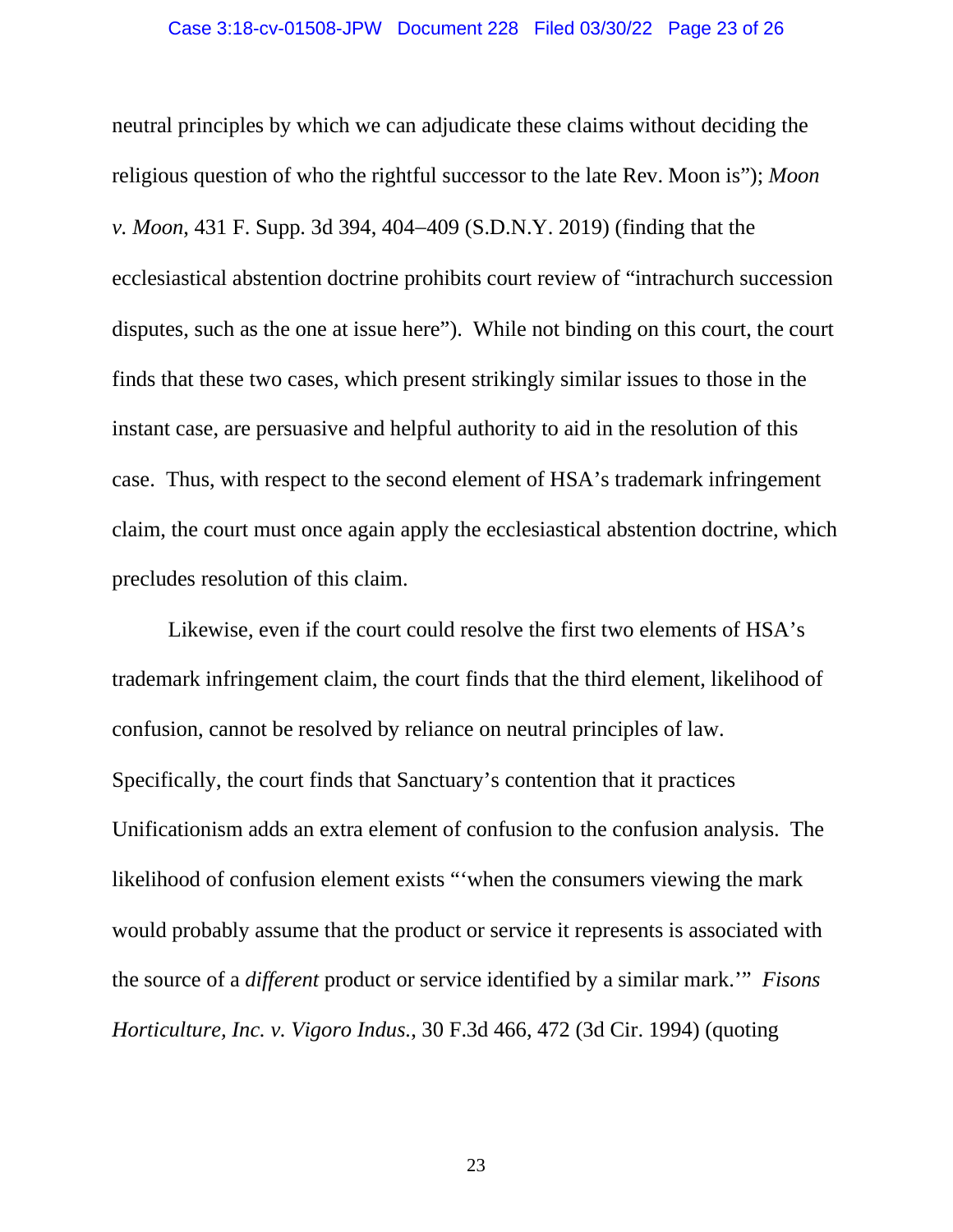*Dranoff-Perlstein Assoc. v. Sklar*, 967 F.2d 852, 862 (3d Cir. 1992) (emphasis added)).

As the court has already explained, there is some inherent confusion regarding Sanctuary's status vis-à-vis the Unification Church. HSA argues that Sanctuary and its members do not practice Unificationism; Sanctuary asserts that it does. There are no neutral principles of law available to assist the court, or a jury, in resolving the question of whether Sanctuary's members subscribe to a sect of Unificationism versus the Unification Church generally. Thus, the court cannot resolve the following questions without delving into religious matters: whether Sanctuary is a sect of Unificationism; if Sanctuary is a sect of Unificationism, whether Sanctuary should be able to utilize the Twelve Gates symbol; and whether the likelihood of confusion between HSA and Sanctuary matters if Sanctuary is a branch of the Unification Church. These questions are fundamental to the outcome of this suit. Because they cannot be resolved on neutral principles of law, the court finds that abstention on ecclesiastical grounds is necessary. Ecclesiastical abstention creates a jurisdictional bar for the court's review, and dismissal of this case is accordingly mandated pursuant to Federal Rule of Civil Procedure 12(h)(3).

The court finds that the concerns outlined above are equally applicable to Sanctuary's remaining counterclaims in this case: cancellation of the registered trademark for the Twelve Gates symbol (Count I); declaratory judgment that

24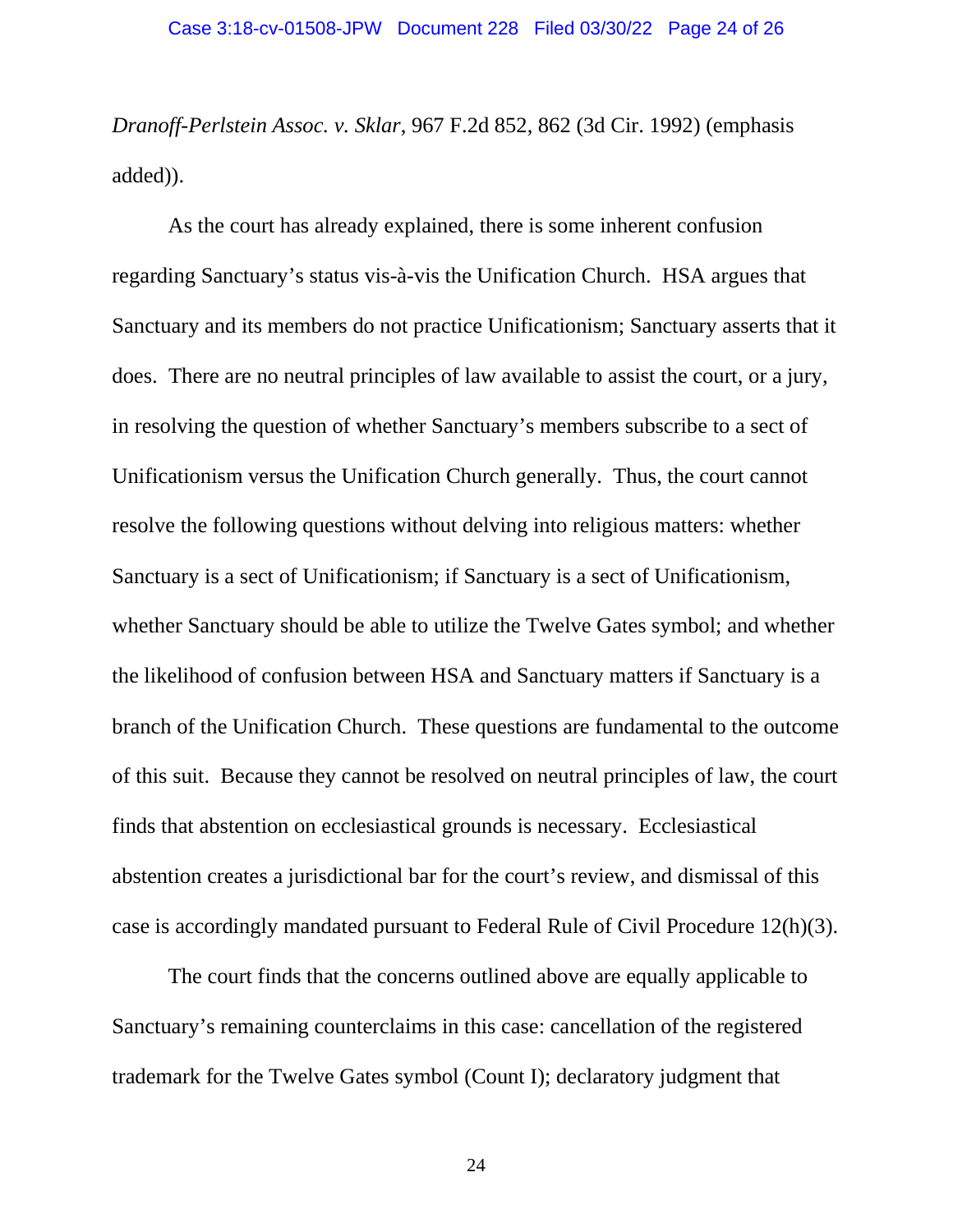Sanctuary did not infringe on HSA's trademark or unfairly compete under common law (Count II); and declaratory judgment that the phrase "Cheon Il Guk" is generic, fails to function as a trademark, and that Sanctuary otherwise did not infringe on HSA's purported rights with respect to this phrase (Count IV). (Doc. 101.) These counterclaims are grounded on the same arguments and principles as HSA's claims in this case.<sup>15</sup> Thus, based on the reasons outlined above, the court lacks neutral principles of law on which it can resolve these issues.

In light of the court's inability to resolve the claims presented in this case based on ecclesiastical abstention grounds, the court finds that it lacks subject matter jurisdiction over this dispute.<sup>[16](#page-24-1)</sup> Thus, pursuant to Federal Rule of Civil Procedure 12(h)(3), the court must dismiss this action.

<span id="page-24-0"></span><sup>&</sup>lt;sup>15</sup> The court notes that Sanctuary's counterclaim regarding the phrase "Cheon Il Guk" would proceed through the trademark infringement analysis detailed above without the prima facie evidence of a registered trademark on HSA's part. However, Sanctuary's affirmative defenses present the same issues that the court has discussed above with respect to the Twelve Gates symbol. To avoid the redundant exercise of repeating the same analysis for this phrase, the court incorporates its discussion above as applicable to the phrase "Cheon Il Guk" and finds abstention equally appropriate.

<span id="page-24-1"></span><sup>&</sup>lt;sup>16</sup> In light of the court's findings that it lacks jurisdiction to resolve the claims and counterclaims in this case, the court does not consider the remaining affirmative defenses raised by Sanctuary.